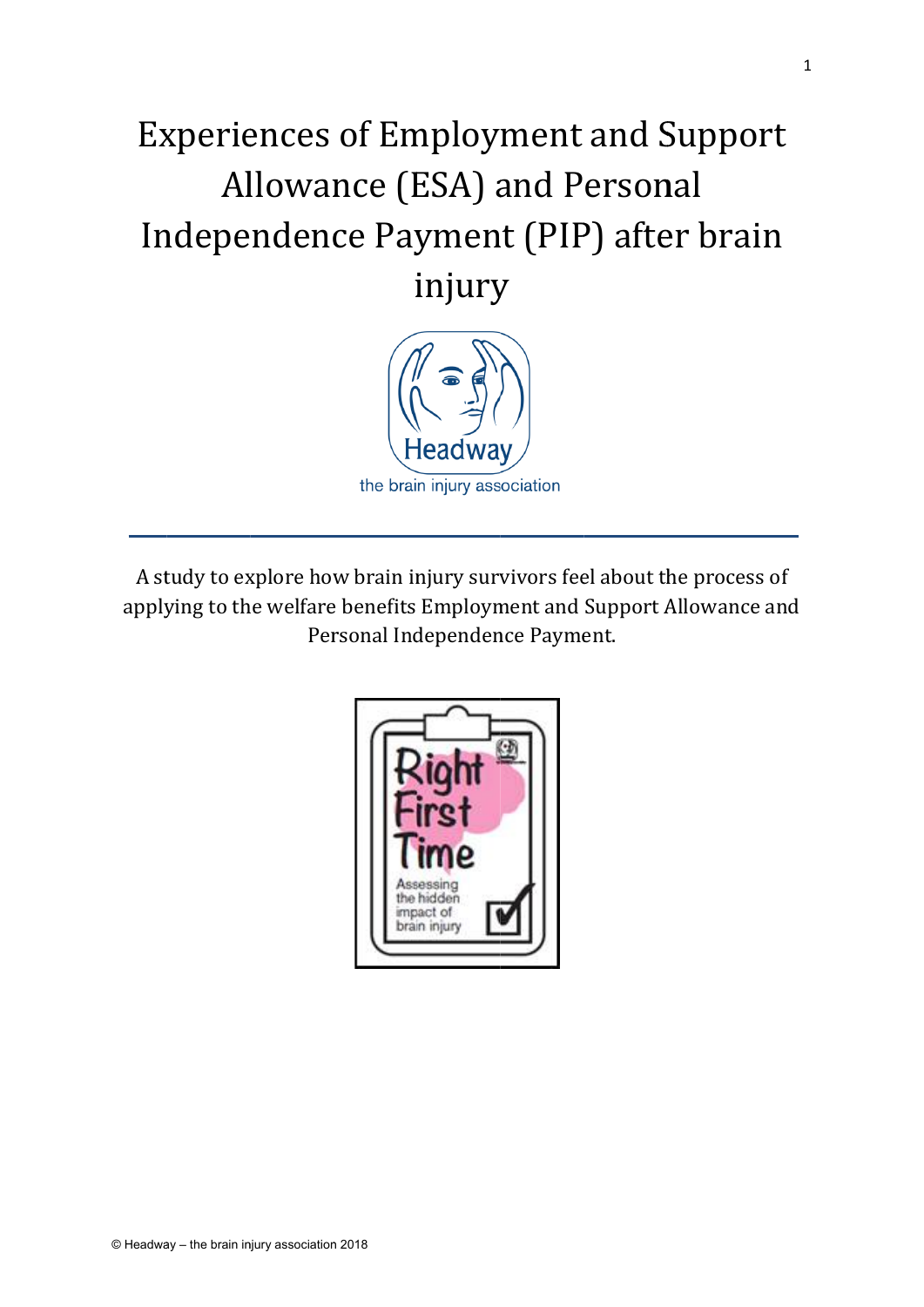# Experiences of Employment and Support Allowance (ESA) and Personal Independence Payment (PIP) after brain injury

# **Contents**

| Survey results - Experiences of Employment and Support Allowance (ESA) and |  |
|----------------------------------------------------------------------------|--|
|                                                                            |  |
|                                                                            |  |
|                                                                            |  |
|                                                                            |  |
|                                                                            |  |
|                                                                            |  |
|                                                                            |  |
|                                                                            |  |
|                                                                            |  |
|                                                                            |  |
|                                                                            |  |
|                                                                            |  |
|                                                                            |  |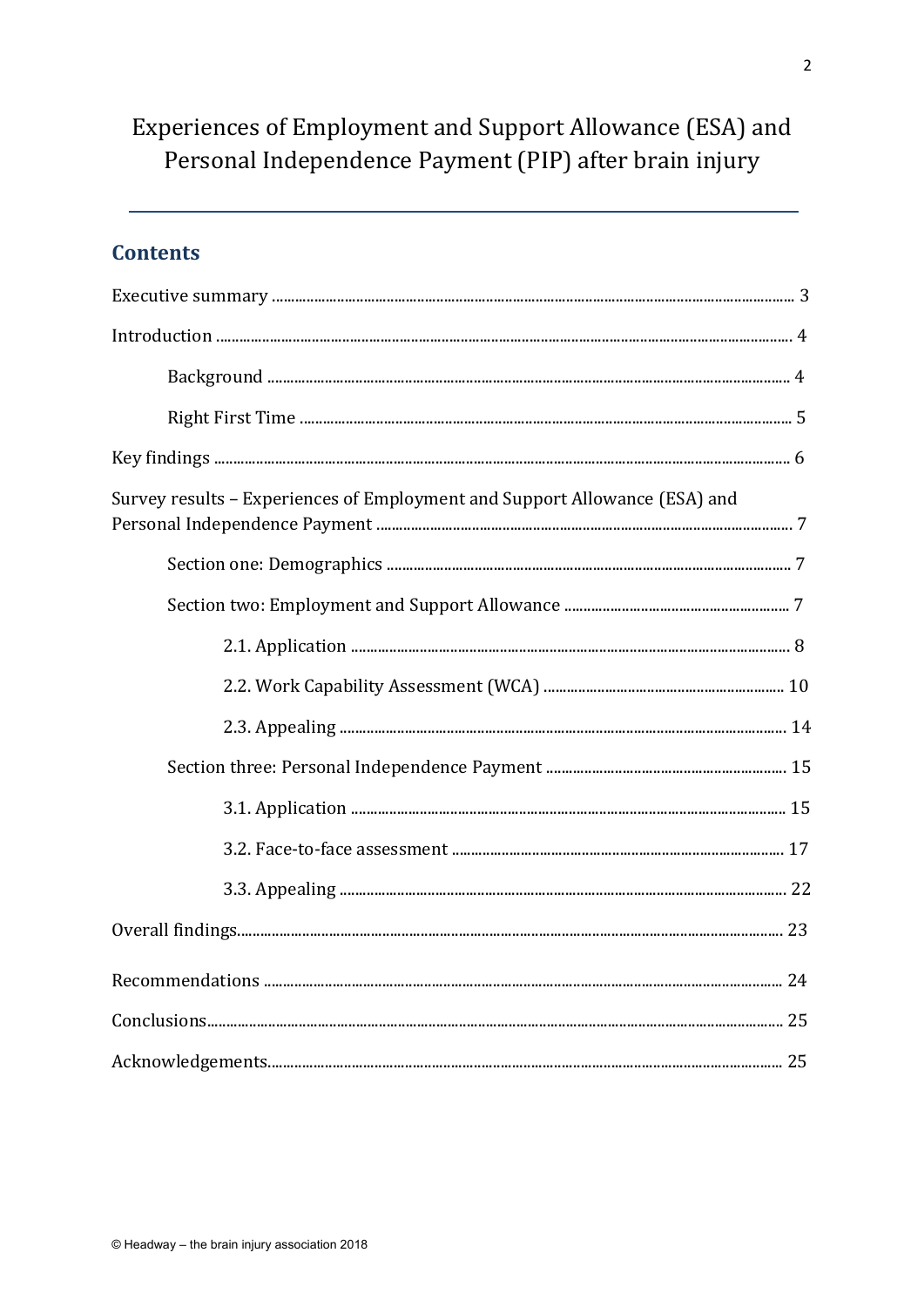#### Executive summary

The results of the Headway survey *Experiences of Employment and Support Allowance and Personal Independence Payment after brain injury* show that the majority of brain injury survivors have a negative experience of applying for these benefits.

The system of applying for both benefits is reported to be largely focused on the physical impact of having a disability, neglecting other elements of disabilities. For brain injury survivors, the majority of effects that can hinder employment opportunities or affect daily living are 'invisible' and not easily explained on the current application forms. Indeed, 76% and 77% of respondents felt that it was difficult to explain the effects of brain injury on the application form for ESA and PIP, respectively.

Respondents felt that assessors were lacking in specialist knowledge of brain injury. 71% and 60% felt that the assessor for ESA and PIP, respectively, did not have an understanding of brain injury. Further, assessors were widely reported to lack empathy and patience, resulting in a stressful and even traumatic experience for many brain injury survivors. Many respondents also commented on the fact that their medical evidence was not taken into consideration, and that the assessment location/environment was not suitable for them despite requests made in advance.

Consequently, there was a strong sense of frustration and anxiety reported by brain injury survivors and their carers about their needs not being recognised or respected throughout the application process.

Based on these findings, we have made the following recommendations:

- Specialist assessors are needed, who have an expert knowledge of complex conditions such as brain injury. Only 29% of ESA claimants and 40% of PIP claimants felt their assessor understood brain injury.
- Applicants should be offered the option for an audio or visual recording of the face-to-face assessment. They should not have to make special arrangements or provide their own recording equipment for this.
- Third-party evidence such as medical evidence must be actively sought by the assessors and decision makers and taken into consideration in all circumstances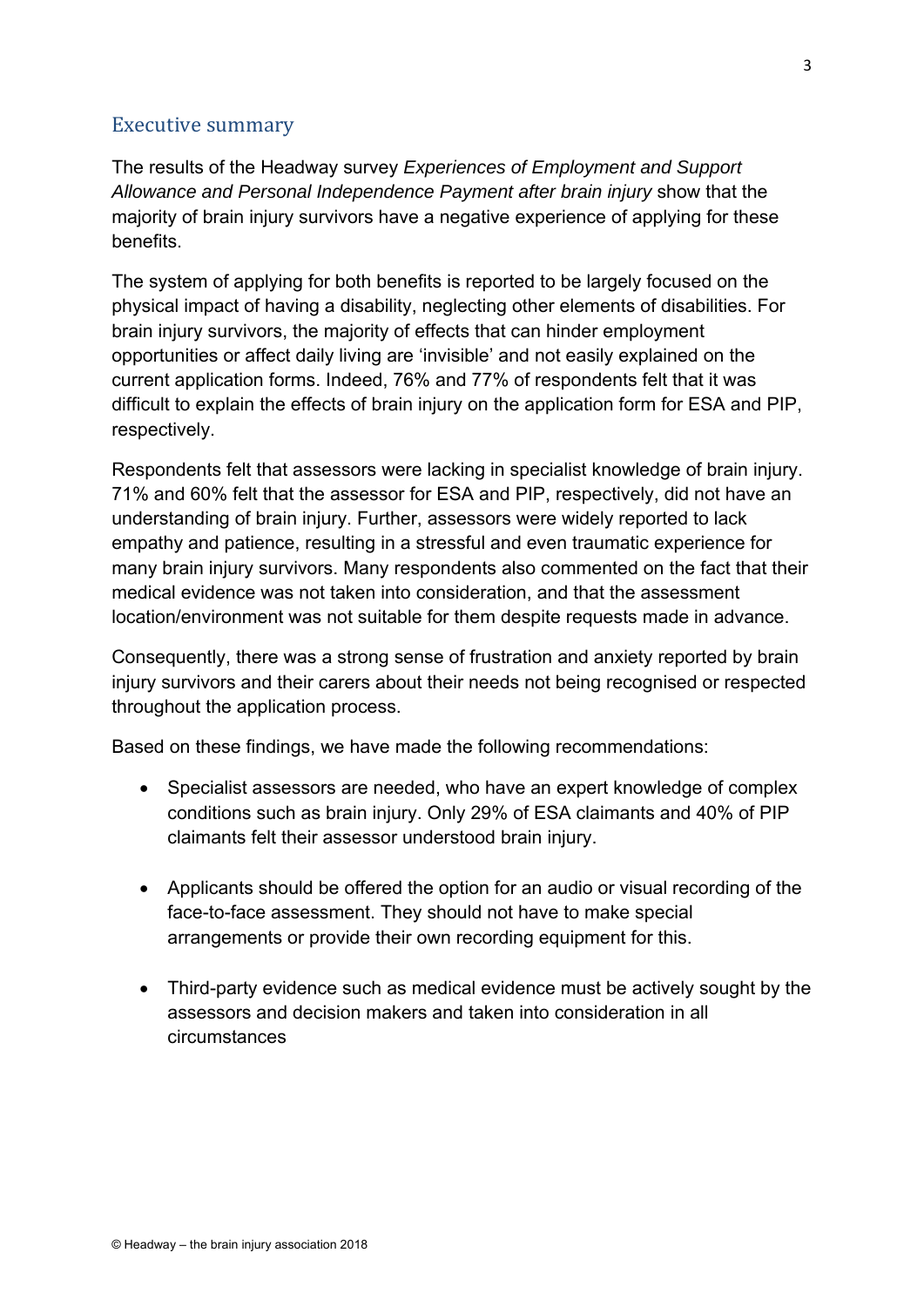# **Introduction**

In Autumn 2017 Headway conducted a survey to explore the experiences of brain injury survivors when applying for the welfare benefits Employment and Support Allowance (ESA) and Personal Independence Payment (PIP).

ESA is a benefit that can be claimed if someone is unable to work due to an illness or disability.

PIP is a benefit that can be claimed if someone needs support with personal care or mobility for a year or longer due to a disability. It replaces the benefit Disability Living Allowance.

The survey sought to explore how brain injury survivors feel about the processes of application, assessment and, where relevant, appealing a decision.

This report presents a summary of the findings of the survey and their implications.

#### **Background**

Research previously conducted by Headway, first in 2012 and subsequently in 2015, on the experiences of brain injury survivors applying for ESA, found that experiences were predominantly negative.

In 2012, it was found that 85% of brain injury survivors felt that the Work Capability Assessment (the assessment for determining eligibility to ESA) did not take brain injury into account, while a further 82% reported that the assessors did not understand brain injury. As a result, many brain injury survivors felt they were not assessed fairly, and were therefore wrongly deemed to be ineligible for ESA.

Alarmingly, when the survey was repeated in 2015, only 7% of brain injury survivors felt the situation had improved over time, and 50% felt there had been a fall in standards. Headway concluded that the WCA was not fit-for-purpose, as it was continuing to fail at identifying people who were in genuine need of welfare support following brain injury.

The same issues are frequently reported by brain injury survivors when applying for PIP. The healthcare professionals carrying out the face-to-face assessment are not brain injury specialists and have only limited training in the condition, so often fail to understand the impact of brain injury. Further, the government has been criticised by Headway in recent years for changing the points-system that PIP assessments are based upon, resulting in claimants receiving much less financial support than they should otherwise be entitled to.

In both benefits, the application forms are long and weighted towards obvious physical disability, making it difficult to explain the invisible but often devastating effects of brain injury.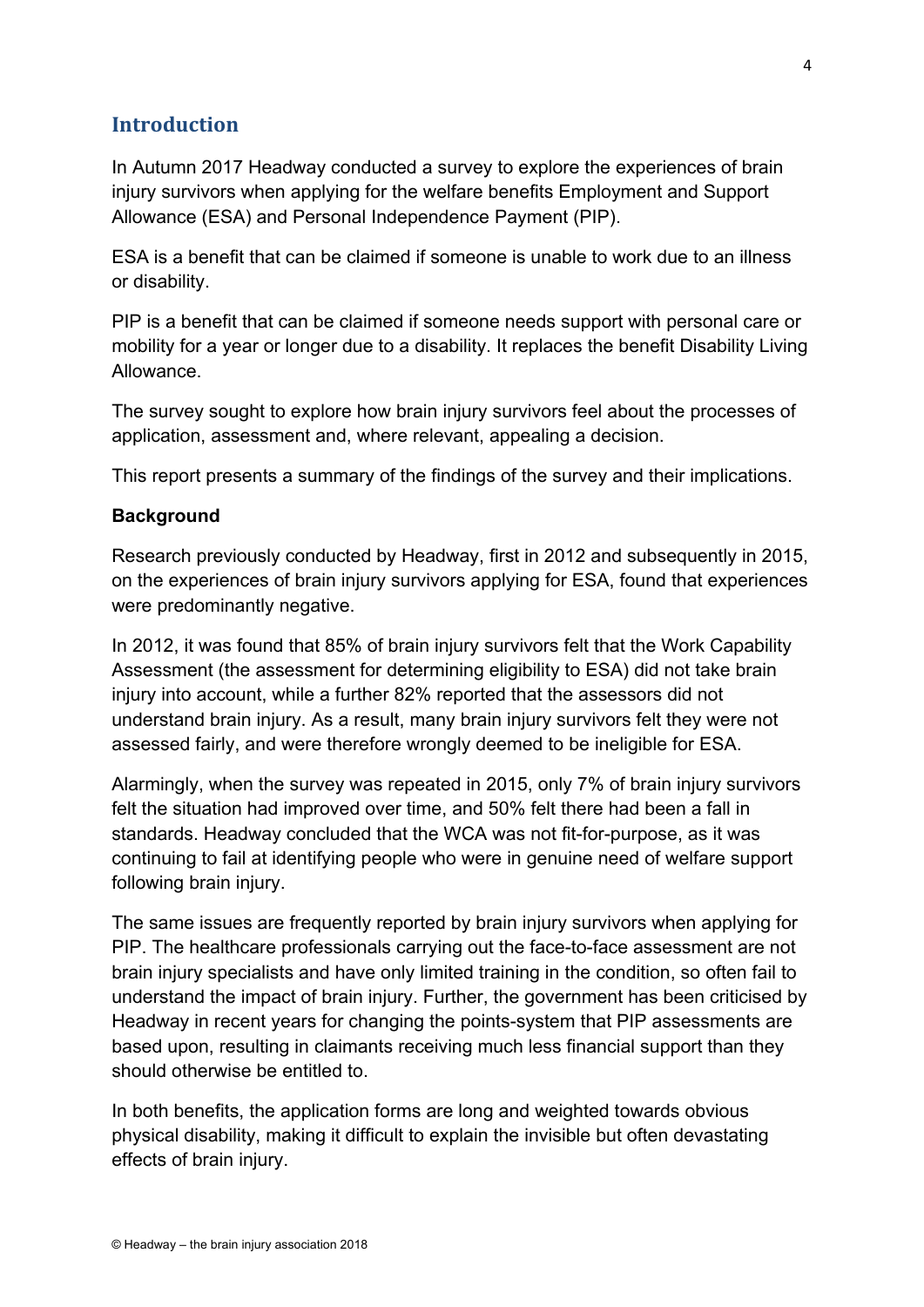Recent provisional figures from the Ministry of Justice found that appeal success rates for both ESA and PIP were alarmingly high, at 67% and 68%, respectively<sup>1</sup>. These figures indicate that assessments are not being conducted appropriately the first time around, as they are failing to identify eligible claimants. It is estimated that the cost to the taxpayer in appeals is £40 million alone $^2$ .

#### **Right First Time**

Headway's *Right First Time* campaign sets out to challenge the failings of ESA and PIP, by calling for assessors to recognise the impact of brain injury and to ensure that brain injury survivors are treated fairly. The anticipated impact of this reform would be that welfare benefits assessments would be conducted right the first time.

As part of the campaign, a questionnaire entitled *Experiences of Employment and Support Allowance and Personal Independence Payment after brain injury* was hosted on the website Survey Monkey (www.surveymonkey.net). It was promoted via emails to all Headway groups and branches, and on the Headway website and social media channels. Hard copies were also made available to download from the Headway website or sent out on request.

The survey was open from October 2017 to January 2018. It consisted of both closed and open-ended questions to gather quantitative and qualitative responses.

656 brain injury survivors, family members and carers responded to the survey. Headway would like to take this opportunity to thank everyone who took the time to participate.

If you would like to discuss any aspect of the research please contact Tamsin Ahmad on publications@headway.org.uk.

Media requests should be directed to James Coxon on press.manager@headway.org.uk or 0115 947 1901.

<sup>&</sup>lt;sup>1</sup> Tribunals and Gender Recognition Statistics Quarterly, July to September 2017, Ministry of Justice  $\frac{2}{3}$  Ereodom of Information request made by The Independent and figure reported in August 2017

<sup>&</sup>lt;sup>2</sup> Freedom of Information request made by The Independent and figure reported in August 2017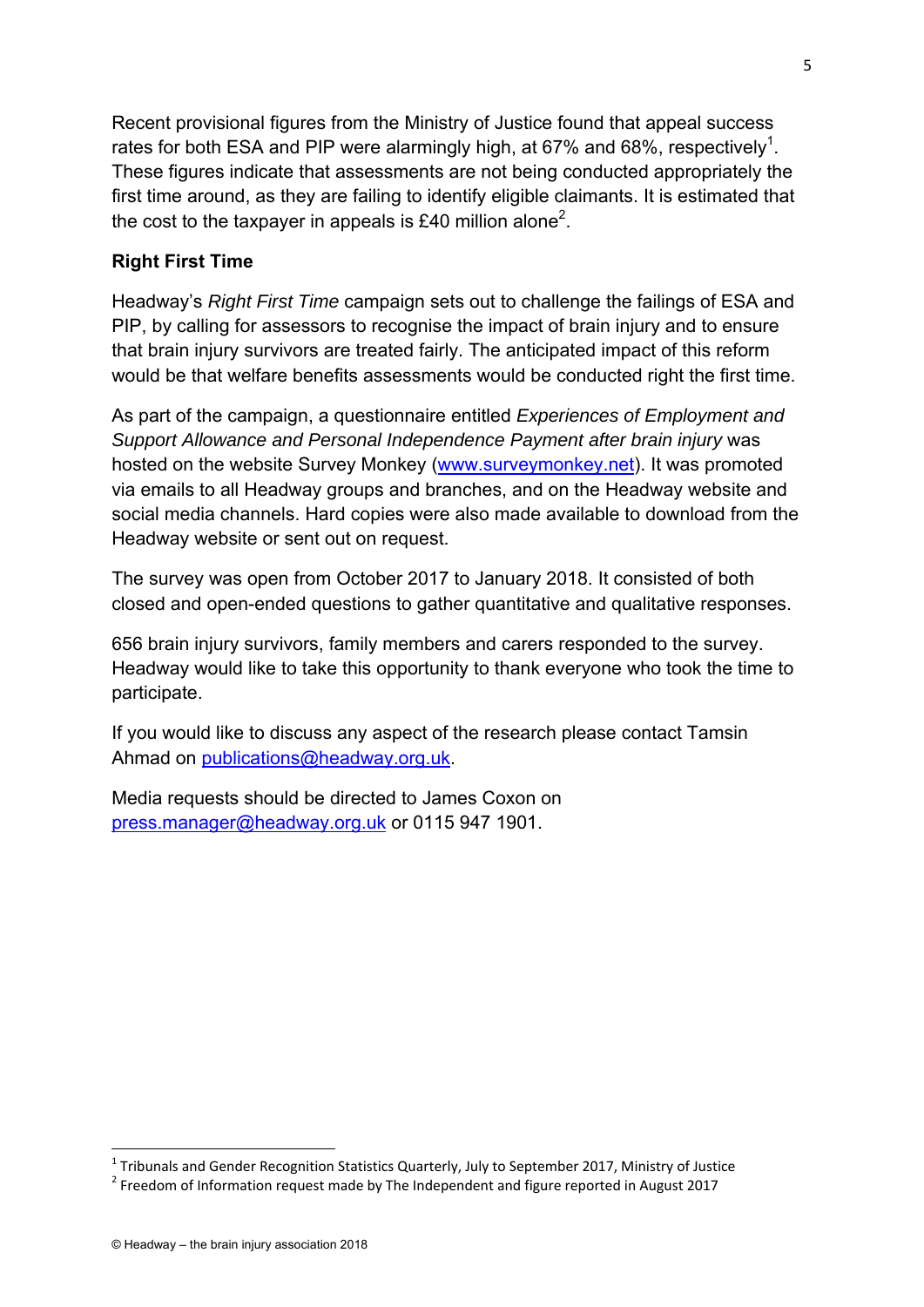# **Key findings**

# **Employment and Support Allowance (ESA)**

| 76%        | of applicants to ESA felt that it was difficult to explain the effects of brain injury on the<br>application form.                                        |
|------------|-----------------------------------------------------------------------------------------------------------------------------------------------------------|
| 54%        | of applicants to ESA felt that the form was difficult to understand. 51% felt that it was too long.                                                       |
|            |                                                                                                                                                           |
| <b>56%</b> | of applicants to ESA felt that their experience of the Work Capability Assessment had worsened<br>over time. Only 6% of respondents felt it had improved. |
|            |                                                                                                                                                           |
| 69%        | of applicants to ESA felt that the assessment did not take brain injury into account.                                                                     |
|            |                                                                                                                                                           |
| 71%        | of applicants to ESA felt that the assessor themselves did not have an understanding of brain<br>injury.                                                  |
|            |                                                                                                                                                           |
| 64%        | of applicants to ESA felt that it would be a good idea to record assessments, for a range of<br>reasons.                                                  |
|            |                                                                                                                                                           |
| 65%        | of applicants to ESA who appealed felt the appeals process did not take brain injury into<br>account.                                                     |

# **Personal Independence Payment (PIP)**

| 77%        | of applicants to PIP felt that it was difficult to explain the effects of their brain injury on the<br>application form.                                |
|------------|---------------------------------------------------------------------------------------------------------------------------------------------------------|
| <b>58%</b> | of applicants to PIP felt that the form was difficult to understand. 57% felt that it was too long.                                                     |
|            |                                                                                                                                                         |
|            |                                                                                                                                                         |
| <b>56%</b> | of applicants to PIP felt that their experience of the face-to-face assessment had worsened over<br>time. Only 13% of respondents felt it had improved. |
|            |                                                                                                                                                         |
| 60%        | of applicants to PIP felt that the assessment did not take brain injury into account.                                                                   |
|            |                                                                                                                                                         |
| 60%        | of applicants to PIP felt that the assessor themselves did not have an understanding of brain<br>injury.                                                |
|            |                                                                                                                                                         |
| 59%        | of applicants to PIP felt that it would be a good idea to record assessments, for a range of<br>reasons.                                                |
|            |                                                                                                                                                         |
| 69%        | of applicants to PIP who appealed felt the appeals process did not take brain injury into account.                                                      |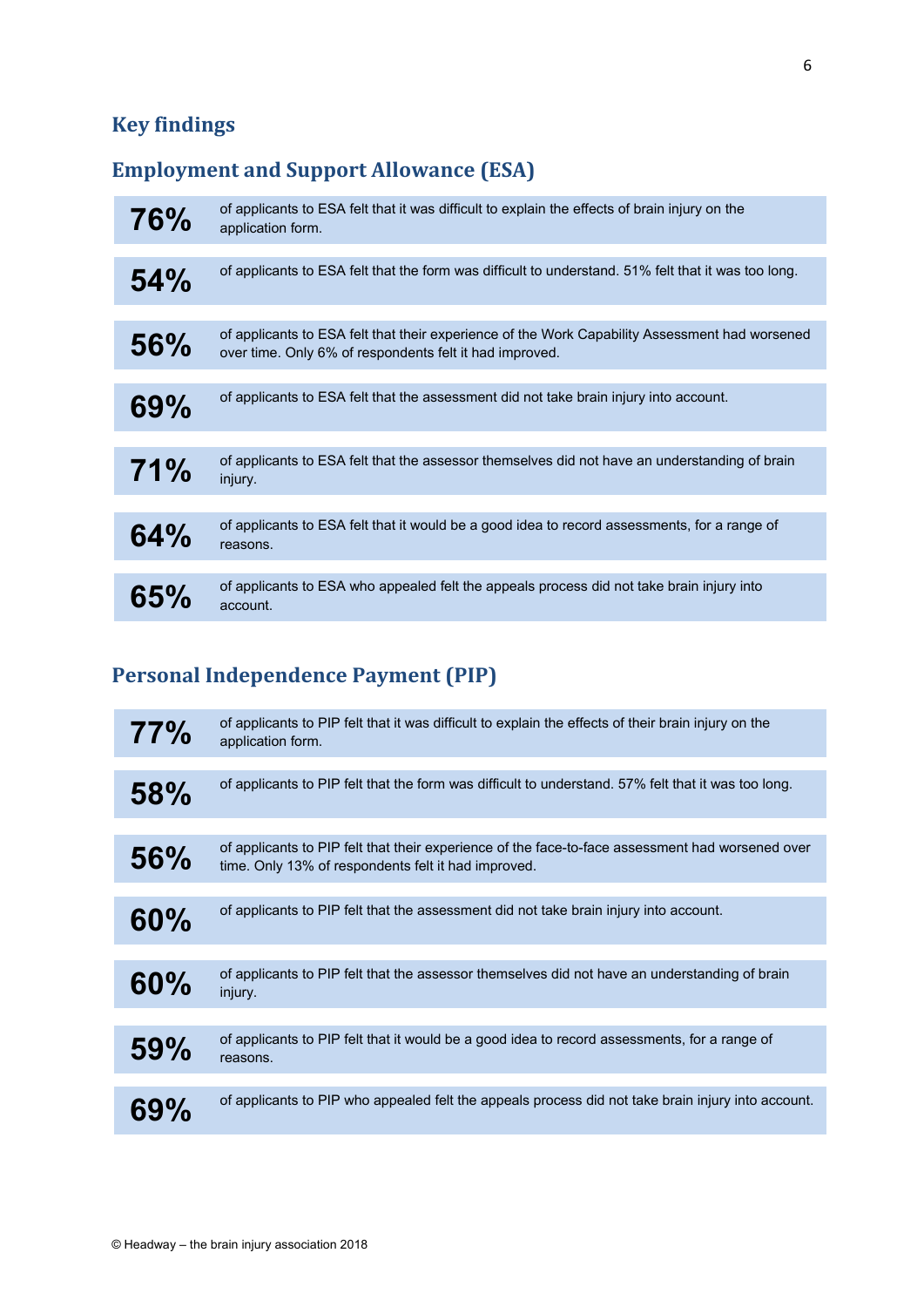# **Survey results – Experiences of Employment and Support Allowance (ESA) and Personal Independence Payment (PIP) after brain injury**

The aim of the survey was to assess what brain injury survivors' and their families/ carers' experiences were during the application, assessment and appeals processes of applying to ESA and PIP. The results of the survey are discussed in this section.

### **Section one: Demographics**

We asked participants whether they were the person claiming the benefit themselves, a close family member or friend, or someone else. We also asked participants their age and how long ago they sustained their injury.

| <b>Type of respondent</b>       | Responses (%) |
|---------------------------------|---------------|
| The person claiming the benefit | 64            |
| A close family member or friend | 31            |
| Other                           |               |

| Age of respondent   | Responses (%) |
|---------------------|---------------|
| Under 18            |               |
| $19 - 24$ years old |               |
| $25 - 34$ years old | 12            |
| $35 - 44$ years old | 22            |
| $45 - 54$ years old | 33            |
| $55 - 64$ years old | 25            |
| 65+ years old       |               |

*Table 1. Type of respondents* 

|  |  | Table 2. Age of respondents |
|--|--|-----------------------------|
|--|--|-----------------------------|

| How long ago did you sustain your<br>injury? | Responses (%) |
|----------------------------------------------|---------------|
| $0 - 6$ months                               | 2             |
| $6 - 12$ months                              | 6             |
| $1 - 2$ years                                | 17            |
| $2 - 5$ years                                | 29            |
| $5 - 10$ years                               | 18            |
| $10 - 20$ years                              | 16            |
| $20+$ years                                  | 19            |

*Table 3. Length of time since injury* 

# **Section two: Employment and Support Allowance (ESA)**

In this section we asked respondents to share their experiences of ESA. This section applied to 72% of all respondents who were in receipt of ESA or had made an application in the last two years.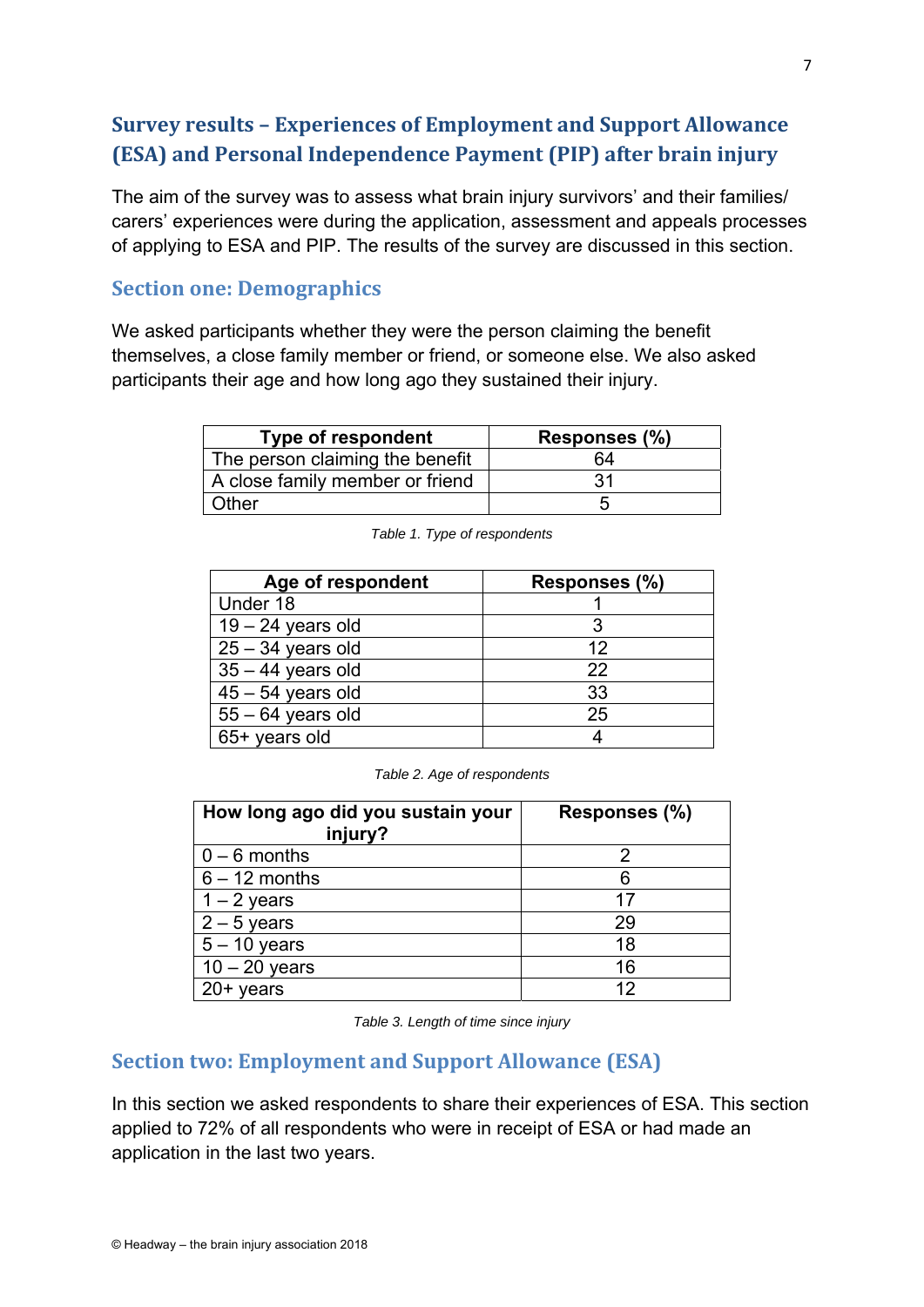5% of respondents still had their first claim in progress. 23% of respondents had been claiming ESA for up to a year. The majority of respondents (39%) had been claiming for between 1-4 years. 33% had already been claiming ESA for over 4 years.

We asked about experiences of the application, assessment and appeals process. These are addressed in turn below.

### **2.1. Application**

We asked participants how they felt about the application form, ESA50. This form comprises the first stage of the ESA application process that offers applicants the opportunity to give information about how their health and circumstances affect their ability to work.

Responses were largely negative. From a list of statements provided, the majority of respondents indicated that they felt the form was difficult to understand (54%) and too long (51%). The most common complaint from respondents was that it was difficult to explain the effects of their brain injury on the form (76%). A third of all respondents (33%) felt that they did not receive enough information on how to fill in the form.

Less than 10% of respondents agreed with each of the positive statements provided in relation to the application, including the form being easy to understand (5%), receiving enough information on how to complete the form (6%), being able to explain brain injury fully on the form (5%) and the length of the form being about right (4%).

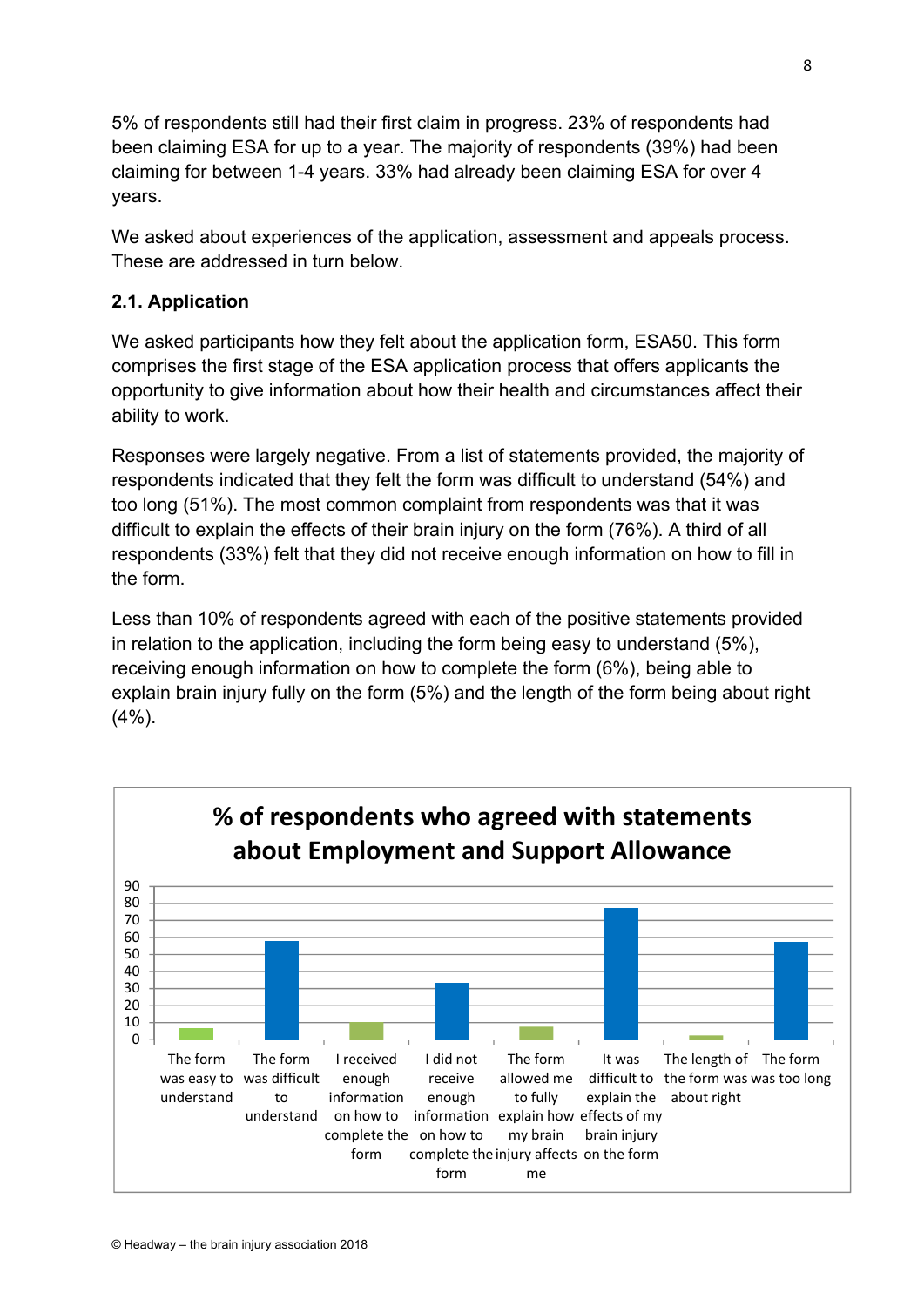We found these complaints to largely be the same when respondents were given the opportunity to share their attitudes towards the application process in their own words. Many respondents commented on the difficulty they had with explaining the impact of brain injury on the form, with the form being seen as "*unfit for purpose*".

*It was difficult to know where to write about my brain injury as there were no specific questions about it.* 

*My disability does not fit a tick box form.* 

*The form did not ask me about the impact of my brain injury and how it affects my daily life, which can fluctuate.* 

The form was even found to be difficult and frustrating for family members filling it in on behalf of a brain injury survivor.

*My partner could not adequately fill in the form so I had to. It is extremely difficult to answer for someone else when they cannot answer themselves. I had to use my own knowledge of effects of a brain injury and relate this to how I see my partner deal with life.* 

*Very confusing, even for my mum and friends who helped me.* 

*I applied on behalf of my wife who, following an assault and TBI, is now in a persistent vegetative state. Filling out the form was fairly ridiculous after spending about 80 minutes on the phone previously, basically stating the exact same things.* 

*I found it difficult to emphasise the problems my husband has, because, like everything else in the benefits system, the emphasis is on physical disability.* 

*Unable to do at all. Mum tried her best but she has mental health problems and just had another breakdown.* 

The process of filling in the form was also deeply upsetting for many brain injury survivors.

*It was overwhelming and totally frustrating... I cried over it.* 

*Absolute nightmare.* 

*Having to constantly focus on and repeat the many negative effects of my brain injury (with the pressure of deadline) naturally damaged my mental state.* 

Many respondents commented on the fact that it took multiple sittings to complete the form.

*Took me a week to complete. I did a couple of questions a day with my wife.*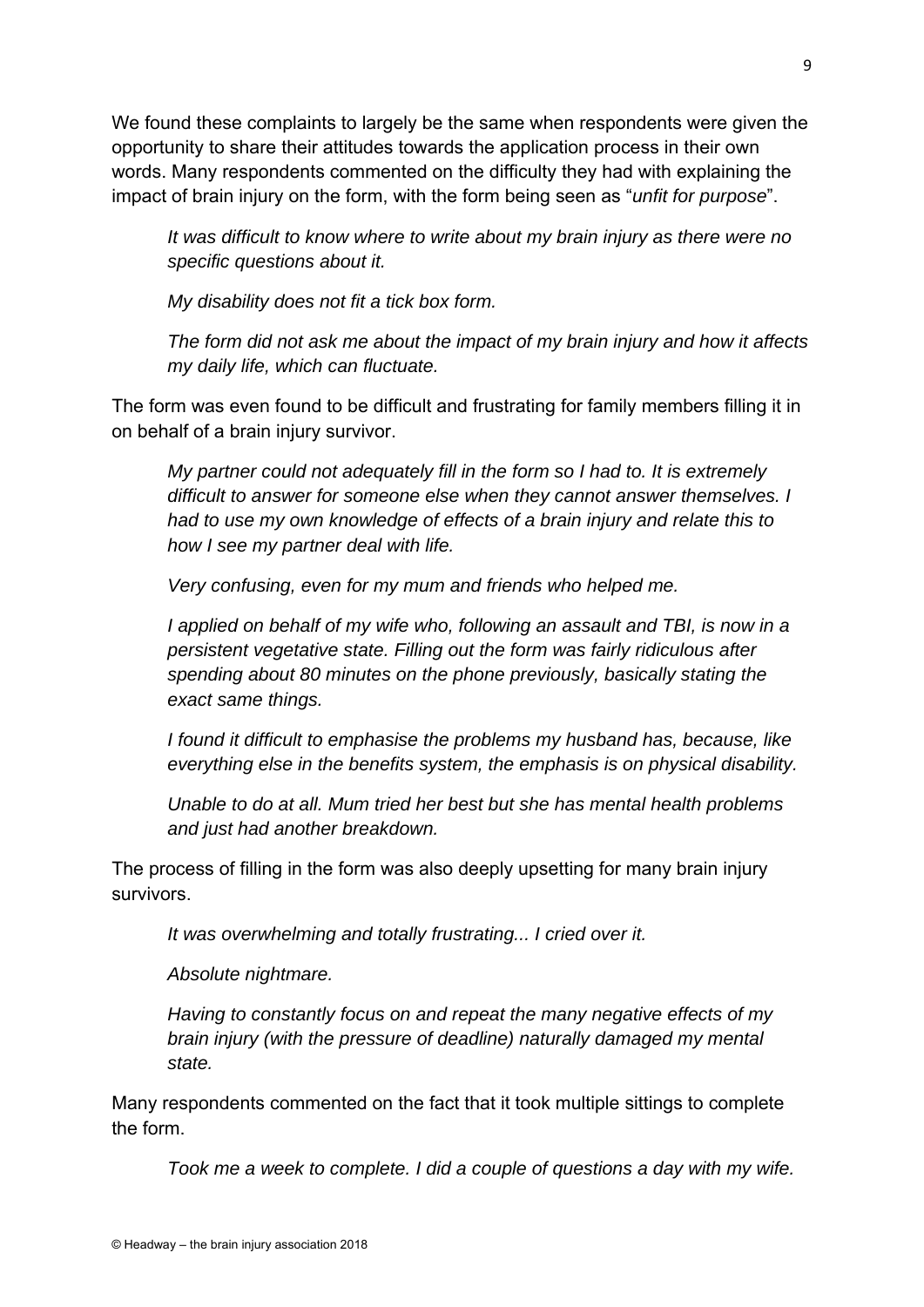It took three weeks to fill in the form, the questions were not specific to the *challenges of changes in perception, fatigue, confusion.* 

*After completing 3 or 4 pages I had to rest due to fatigue.... It took me a long time to fill in, doing a few pages then having a break, then having to start at page 1 checking what I had done before I could do some more.* 

Some respondents directly benefited from the support they received from Headway with the application process.

*I am very lucky that I have support from Headway. They have helped me so much. If not for them I wouldn't be able to do this.* 

*The information given to complete the form didn't really apply to how her brain injury affected her and I found the Headway guide invaluable in helping to explain my daughter's condition.* 

*Representative of Headway branch completed the original form.* 

#### **2.2. Work-Capability Assessment (WCA)**

A number of respondents (27%) had undergone the face-to-face Work Capability Assessment (WCA) more than once. We asked these respondents about how they felt their experience of the WCA had changed over time.

Over half of the respondents (56%) felt that the assessment had worsened over time. This is a 6% increase from our previous study $^3$ , reflecting the unchanged – and indeed, potentially worsening – experience of the WCA.

*The (previous) assessors were qualified doctors and understood the implications of a head injury. The more recent assessors were not fully qualified and did not know what ABI was. One even admitted to "just need to tick these boxes on the computer."* 

*The second time I was assessed the 'Healthcare Professional' did not engage with me but sat behind her computer typing and ticking boxes. I felt I might as well not have been there at all.* 

Only 6% of respondents in our current survey found their experience had improved over time, a 1% drop from previously conducted research. Where brain injury was perceived to be understood by the assessor, this made for a more positive and comfortable WCA experience for brain injury survivors.

*The most recent was carried out with much greater knowledge by assessor and did not make me feel like a fool.* 

<sup>&</sup>lt;sup>3</sup> Experiences of Employment and Support Allowance and the Work Capability Assessment – study by Headway (2015). For further information, see www.headway.org.uk/news/national‐news/wca‐improvements‐fail‐to‐ impress.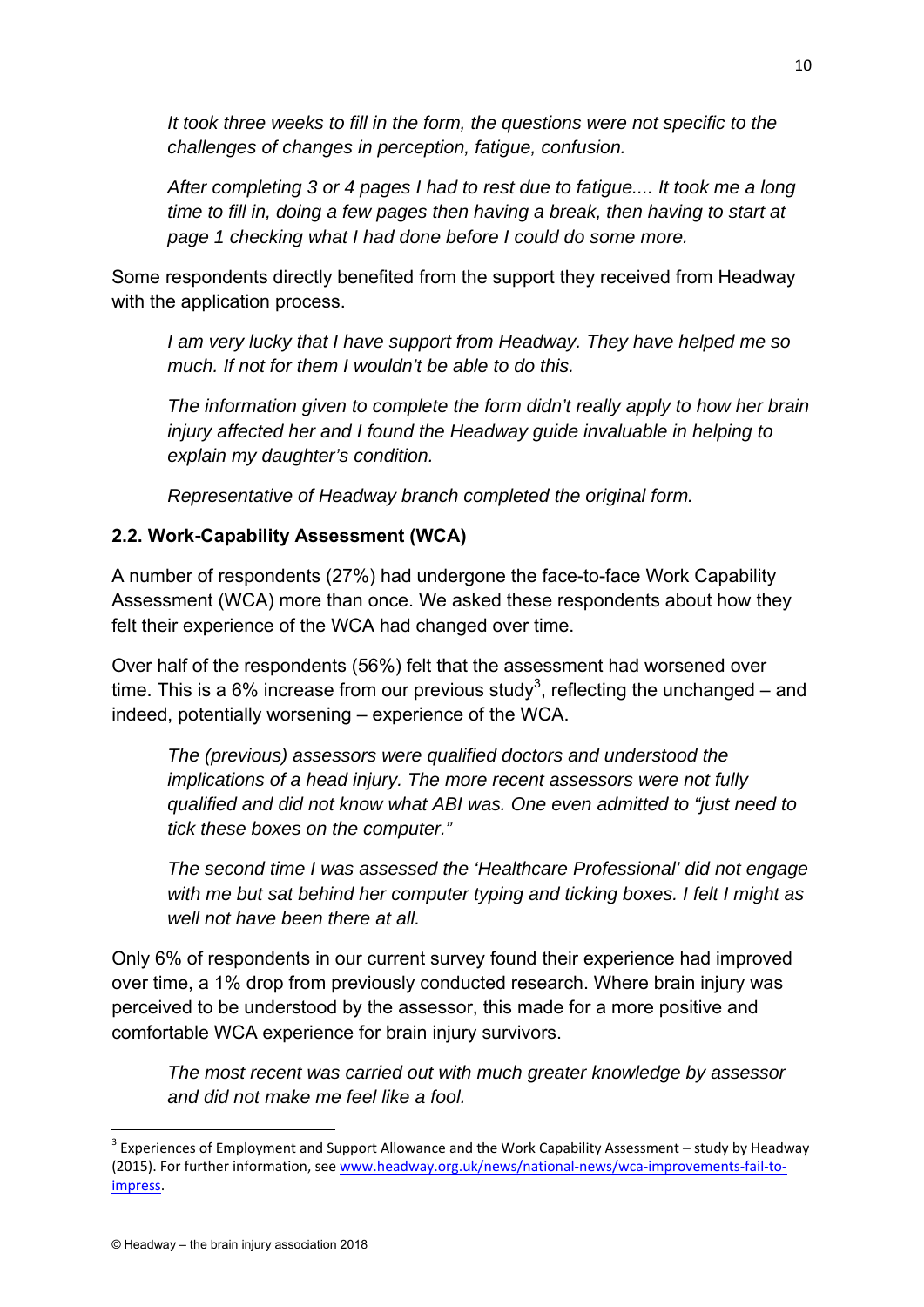*The assessor seemed to be more aware of the effects of brain injuries. The questions were more in depth and I could explain in great detail the effects of my brain injury.* 

*The second was with a doctor who understood brain injuries.* 

For all respondents who had undergone the WCA, a consistent criticism was that it did not take brain injury into account, with 69% of respondents agreeing with this statement.

*The assessment only appeared to look at basic physical functions not taking into account the varying and less obvious challenges of a brain injury.* 

*They got it all wrong and don't have any understanding of brain injuries.* 

*No questions about head injury or psychological problems experienced since.* 

Only 31% of respondents felt that their brain injury was taken into account during the W<sub>C</sub>A

Another core criticism was a lack of understanding about brain injury from the assessors themselves. A startling 71% of respondents felt that the assessor did not understand the effects of brain injury. It is hardly surprising, then, that over half of all respondents (52%) felt that they were not treated fairly in the WCA.

*Asked various questions, but no real focus on brain injury.* 

*I don't think she understood the various components of memory.* 

Some respondents, however, felt that they had understanding assessors, who, despite not necessarily having expert knowledge in brain injury, nevertheless accommodated for the effects of brain injury and appeared to be genuinely empathetic.

*Mine was very good. You assume they are trying to catch you out but the assessor I had wasn't. I co-operated and felt he listened to me. He would have liked it to have gone quicker and tried to rush me but when he realised that I am slow and genuine he accepted he was going to have a long visit.* 

*I* was lucky *I* saw a doctor who told me he didn't think it was appropriate that *I'd had to go for an assessment, he told me not to worry.* 

*The assessment itself was okay as the GP was a very nice man. And he listened.* 

*I feel that the young man who assessed me, listened to me and took time to understand the day-to-day difficulties that I face after having a head injury.*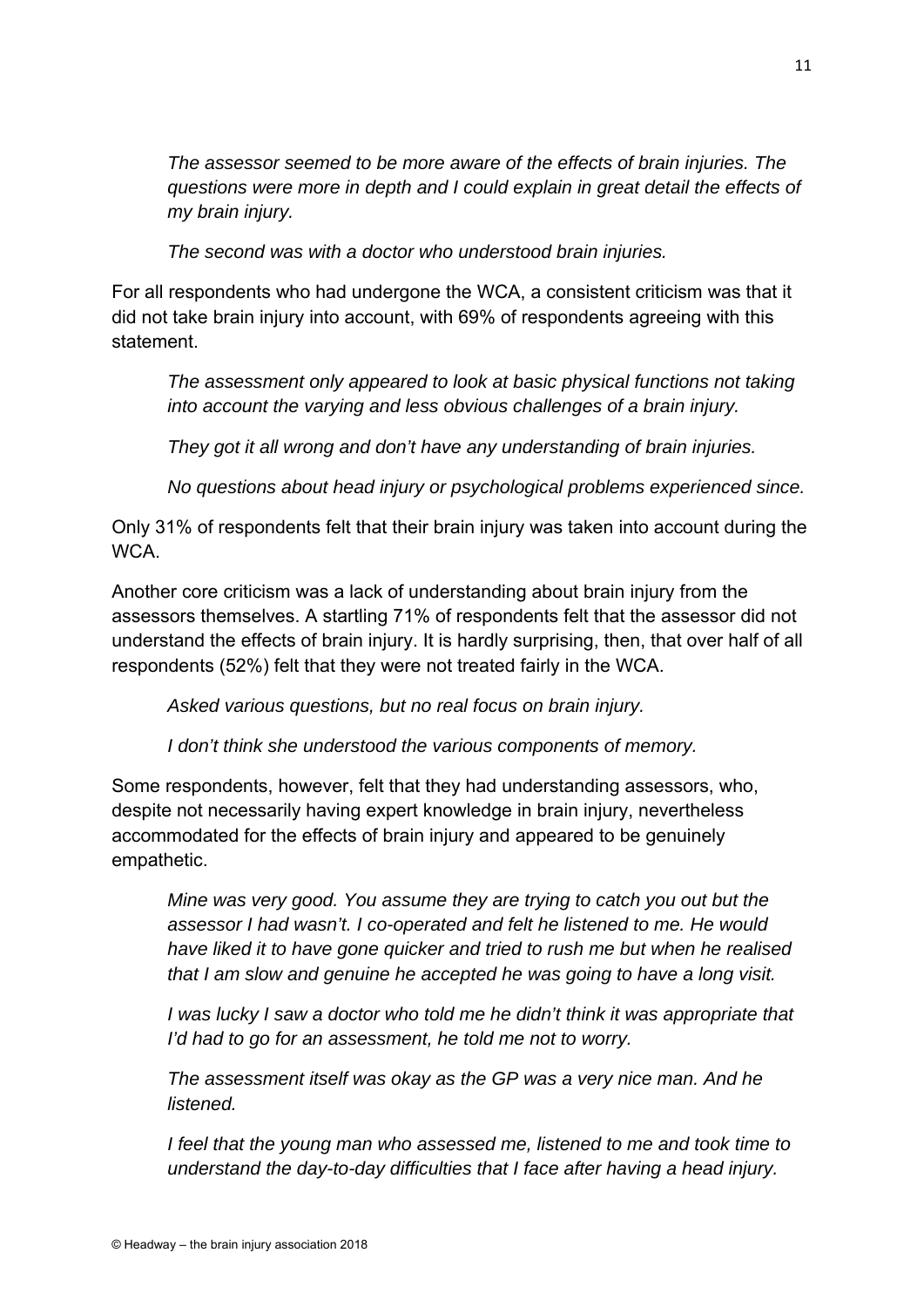The WCA was seen as being a 'tick box exercise' by many respondents.

*...After receiving the report it was clear he (the assessor) had just been going through a tick box exercise and not listening to what either of us said.* 

*It is done to tick a box.* 

*I tried really hard to explain how my brain injury is affecting my life the only time he was recording my answers was when it fit into his very narrow set of criteria.* 

Some respondents commented on the lack of consideration given to special requirements needed by them, including travel and input from family members.

*Would not let parent step in and talk, even though it was written 'what help will you need in order to attend the assessment?'* 

 *Ignored family member that attended with me for assistance.* 

*On my form I specifically asked for the appointment time not to be during rush hour, as a result of brain injury I now also have hyperacusis and find noise, movement and public transport difficult to navigate... I was given an appointment for 9am and had to find someone to take me.* 

*It was in a location with no parking or drop off points nearby. I have difficulty walking.* 

*I had to travel... this took over 2 hours on public transport and cost almost £40.* 

*My assessment was at 10am in the morning, 45 minutes away from home by car. As myself and my mum got out of car I got a message on my phone saying appointment had been cancelled as I had been double booked. I had been waiting 6 weeks for this assessment.* 

Those respondents who were able to have a home assessment remarked that this made for a much easier experience.

*It seemed friendly and low key. It was carried out in my own home, that made it more relaxing for me.* 

Many people felt that the assessment process took too long, or commented on the fact that they were kept waiting for a very long time before the assessment even started.

*The assessment was far too long at 90 minutes, I was overwhelmed.* 

*The assessor took over an hour and tired me out with her intensive questioning.*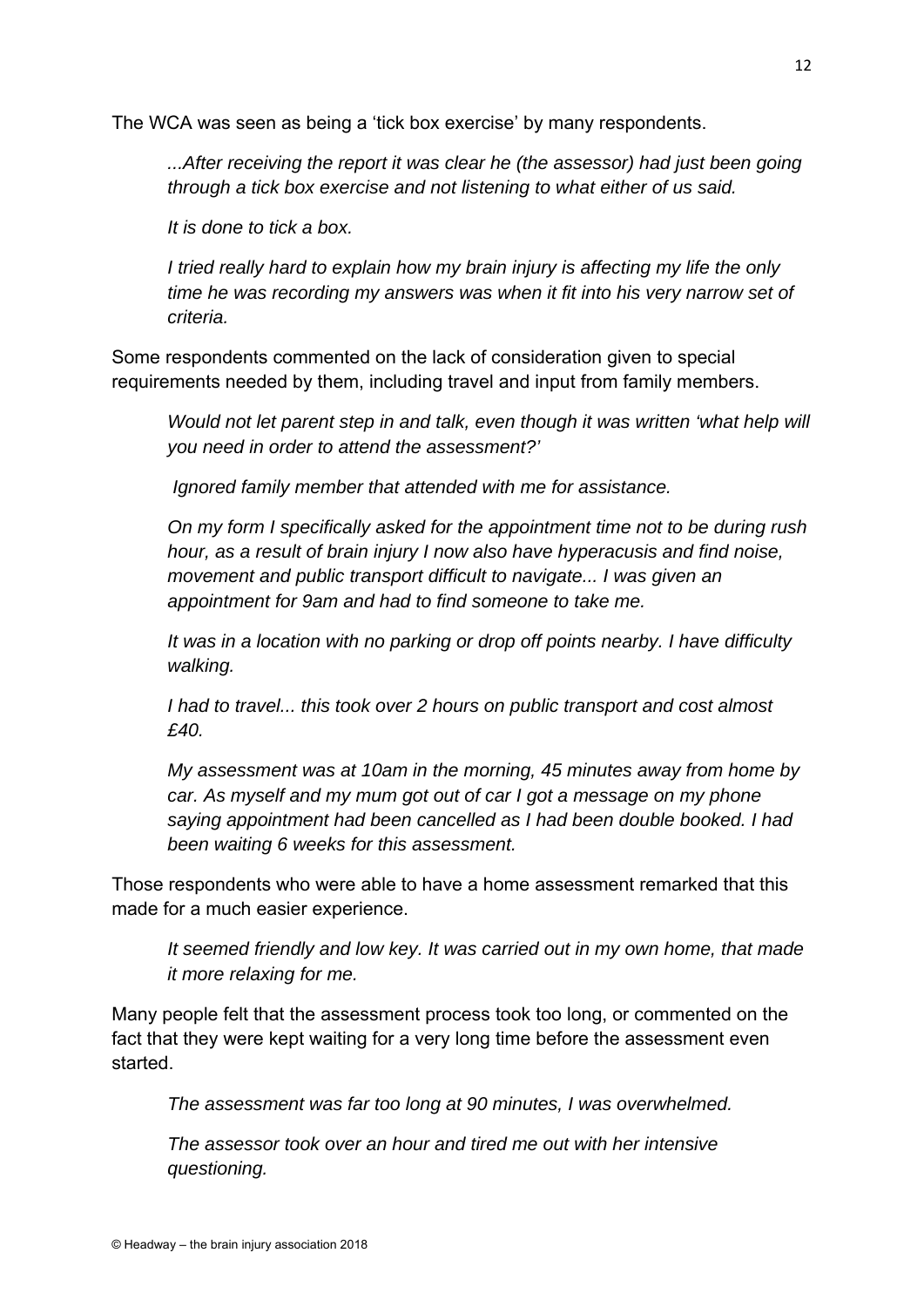*Waited two and a half hours, wasn't told about the delay, the waiting room was very noisy and lighting was too bright... cried as soon as I went in.* 

Another criticism highlighted by respondents was the lack of consideration given to medical evidence that, for some, had taken significant effort to obtain and provide.

*Did not take any evidence into account whatsoever.* 

*Having seen so many experts over the years and amassing a wealth of evidence that I have a brain injury that has a huge effect on my everyday life, but the decision maker simply ignored it!* 

*Submitted medical evidence is not properly read. Or not read at all.* 

*Not taking any evidence from experts into account.* 

*It's hard to get evidence as services are under pressure and don't necessarily have a consultant.* 

This issue is of key concern, considering the fact that many assessors lack specialist knowledge about brain injury. Therefore even where this specialist information is being provided, it is not being taken into consideration or used to conduct a fair assessment.

The views shared in this section of the survey highlight a number of major flaws with the assessment process for ESA. The majority of brain injury survivors who responded to this survey failed to be assessed properly, were not offered appropriate opportunities to explain the impact of their injury on their ability to work, and were not treated in a respectful and empathetic manner by the assessor themselves. As a result, many had their application rejected and had to challenge the decision through a tribunal, a stressful and often lengthy undertaking.

We further asked respondents whether they think the assessor should offer to make a recording of the assessment. 64% felt this would be a good idea, with the following reasons given:

#### **Evidence in the event of needing to contest a decision**

*I think if there is proof of what was said/done in the assessments, there'd be less people having to go through mandatory reconsiderations and tribunals to get the money they are entitled to.* 

*So that if you have to appeal, you can use it as evidence, and also it would make the assessor carry out a better assessment, hopefully.* 

*So there is proof for the claimant when the decision for the claim is declined leaving the claimant with no income, it would help with the appeals process.*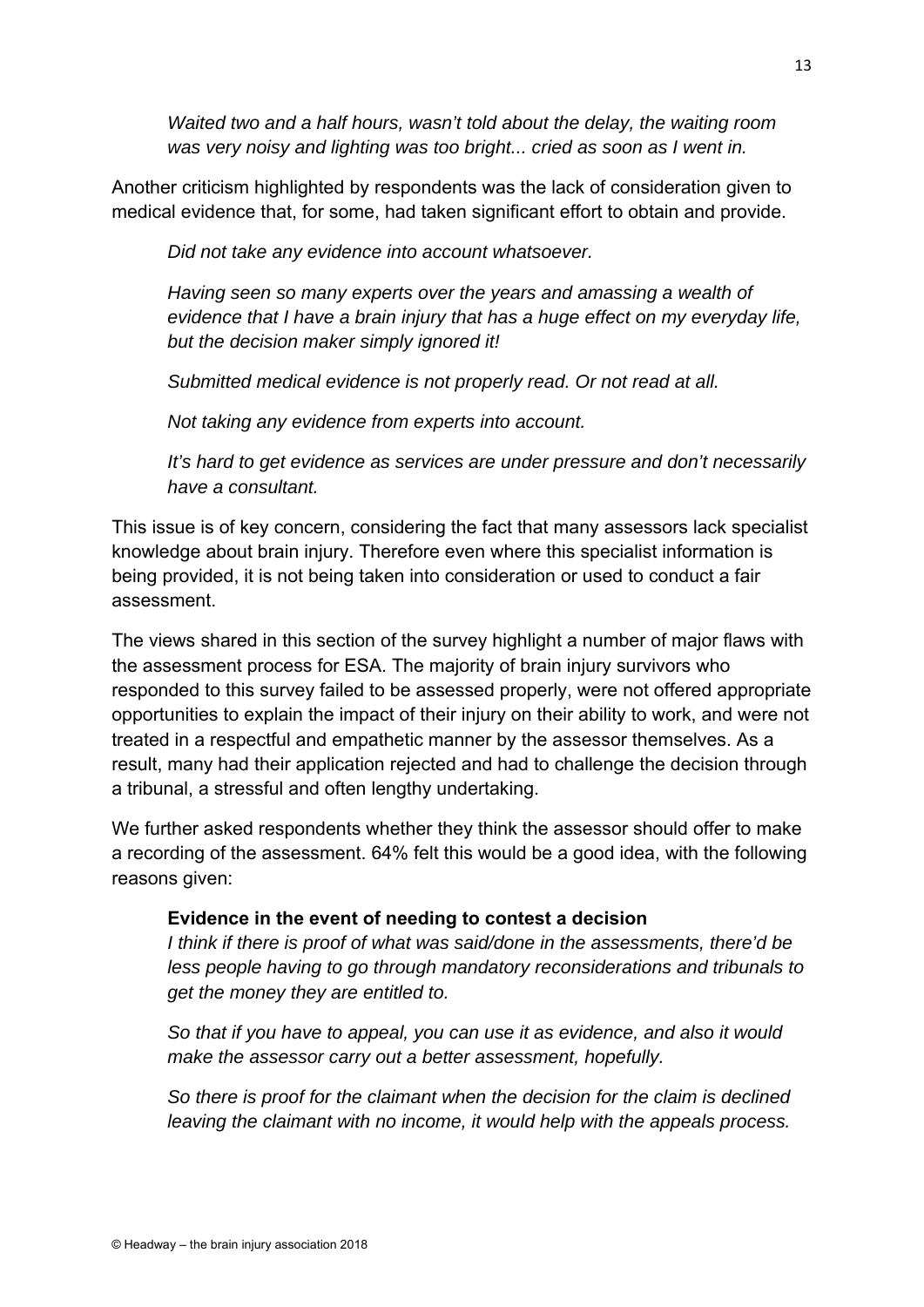**As a memory prompt for brain injury survivors with memory problems** *With a brain injury, I cannot remember what was said to me or by me, after the assessment.* 

*As a result of my SAH I have a poor memory. I thought we had discussed issues in the assessment that aren't referred to on the report. Now I'm not sure if we did discuss it there.* 

*Because you could say something and forget what you have just said.* 

#### **Further evidence for the assessment consideration**

*It might help when attempting to show how difficult it can be to work things out.* 

*Because the people who make decisions could see my body language and see how much I was struggling with the interview.* 

*So that you can see the amount of time it takes me to answer and the support I require to answer questions* 

#### **2.3. Appealing**

A number of respondents (25%) had appealed the initial decision of their WCA.

When asked about whether respondents felt their brain injury was taken into account through the appeals process, similar negative attitudes were found. 65% of respondents felt that their brain injury was not taken into account, while only 35% felt that it had been.

Further comments on the appeals process were as follows:

*Very stressful having to sort out appeal... lots of travelling... not enjoying the whole appeal board... very anxious during it.* 

*Long, slow, frustrating... gave me much unneeded anguish. Too complicated when you have a brain injury. Too much jargon. Worked professionally prestroke but could not process the initial form or handle the appeal myself.* 

*I feel as though I keep filling in the same forms, and as my short term memory is not good I put different information each time. Whenever you call you have to go through the same information again, which I find very upsetting.* 

Some respondents, however, had positive experiences of the appeals process. Again, this tended to rely on the genuine empathy of the assessor.

*The assessor who undertook the mandatory reconsideration was very understanding and I felt open to looking at additional evidence, for example I referred her to the Headway website which she referenced in her report. She was very helpful, however.*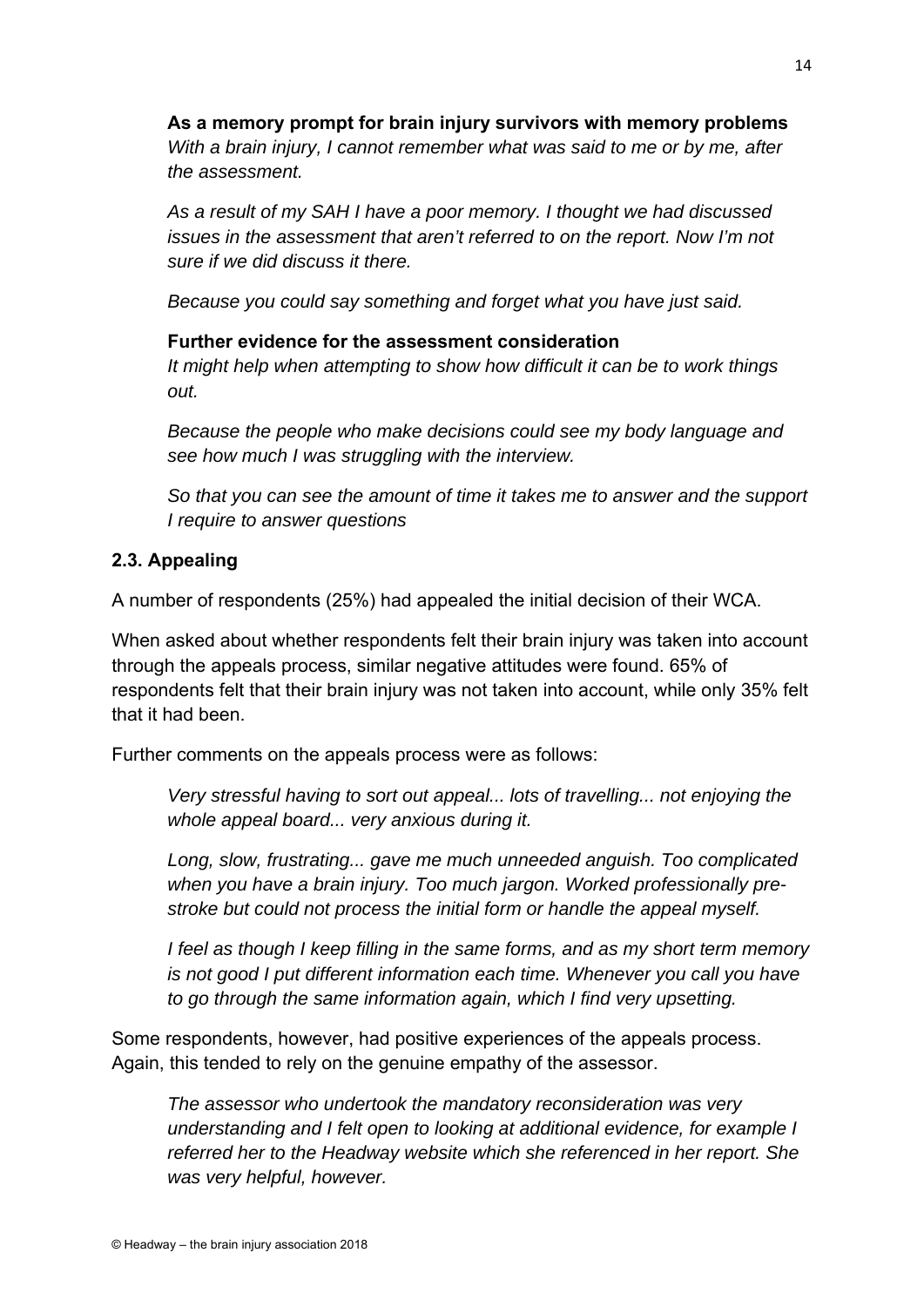*The eventual tribunal hearing was conducted in a mature and sensible manner. The judge and medical professional were patient and empathetic. They appeared to see how difficult this had all been for my son and how ridiculous the whole process had been over eight months.* 

*Thank god there was a judge and doctor who showed me an immense amount of respect and care. They even felt they had to apologise for the way I had been treated.* 

# **Section three: Personal Independence Payment (PIP)**

In this section we asked respondents to share their experiences of Personal Independence Payment (PIP). This section applied to 70% of all respondents (who were in receipt of PIP or had made an application within the past two years).

15% of respondents still had their first claim in progress. 24% of respondents had been claiming ESA for up to a year. 51% had been claiming for between 1-4 years. 6% had been claiming for over 4 years, and 4% were unsure of how long they had been claiming for.

We asked about experiences of the application, assessment and appeals process. These areas are addressed in turn below.

#### **3.1. Application**

We asked participants how they felt about the application form *How your disability affects you*. This form comprises the first stage of the PIP application process that offers applicants the opportunity to give information about how their health and circumstances affect their day-to-day living.

When asked about experiences of filling in the form, responses were largely negative. From a list of statements provided, the majority of respondents indicated that they felt the form was difficult to understand (58%) and too long (57%). The most common complaint from respondents was that it was difficult to explain the effects of their brain injury on the form (77%). Just over a third of all respondents (34%) felt that they did not receive enough information on how to fill out the form.

Only 10% of respondents felt that they received enough information to fill out the form. Less than 10% of respondents agreed with each of the remaining positive statements, including the form being easy to understand (7%), being able to explain the impact of brain injury fully on the form (8%) and the length of the form being about right (2%).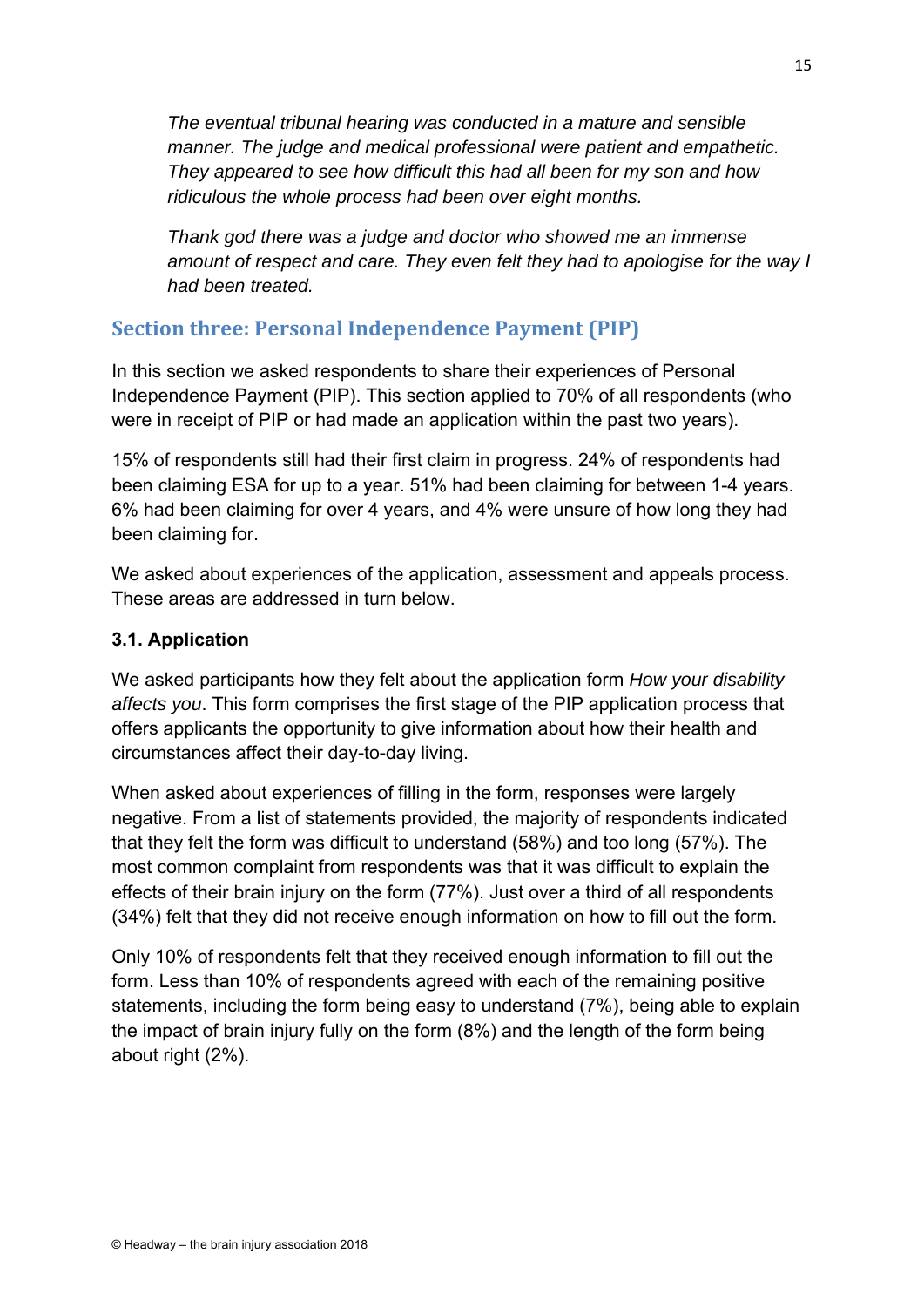

We found these complaints to largely be the same when respondents were given the opportunity to share their attitudes towards the application process in their own words. Many respondents commented on the difficulty they had with explaining the impact of brain injury on the form.

*There were not enough opportunities to fully explain how much brain injury affects me.* 

*The questions asked don't cover brain injury issues... the PIP form seems more aimed at physically disabled rather than those with mental health or brain injury.* 

*The form is very broad and only looks at certain things, there is nowhere to put how something affects you differently. For instance, I cannot filter noise and am partially deaf, it takes into consideration the deafness but there is not anywhere to put information about other hearing difficulties.* 

Many respondents depended on family and friends to help them with filling in the form, or completing the form entirely on their behalf.

*For me the completion of any form is extremely difficult, if not impossible without considerable help.* 

*Had to be completed by family member.* 

*The form was impossible for me to understand on my own because I am unable to read as a result of my brain injury. With my father reading,*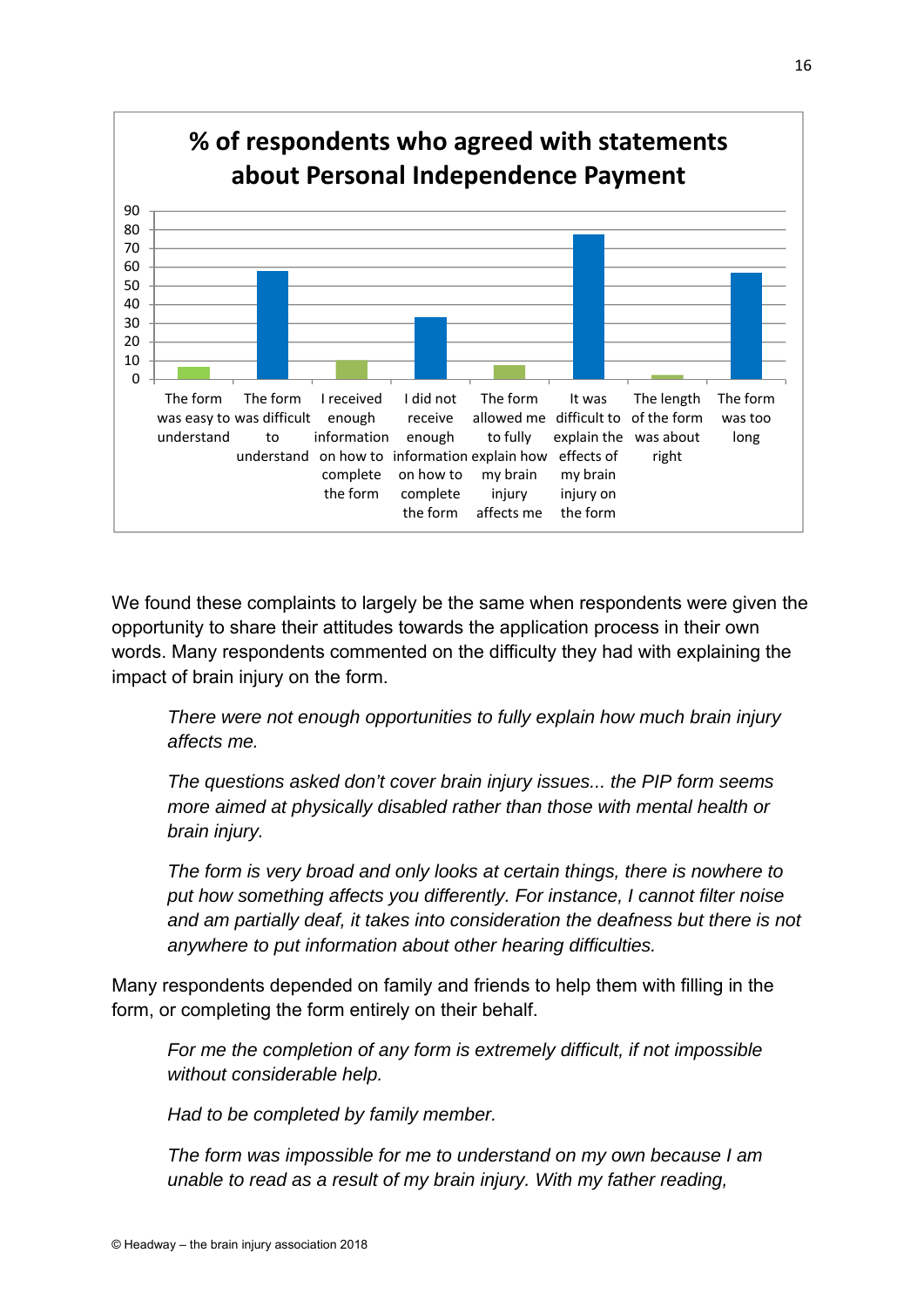*interpreting and filling in the form I was able to fully explain how my brain injury affects me.* 

*Had to be done by parent. Would not have been able to complete by claimant.* 

Some respondents commented on the professional support they required.

*The Headway support worker helped us well.* 

*Got lots of help to fill in long form. From disability officer from Citizen's Advice.* 

The length and format of the form were also considered to be cumbersome.

*I could not believe how long the form was, it was totally unsuitable for a brain injury survivor to attempt to complete on their own (and not all survivors have family around to help).* 

*It took hours to complete the form. I was completing it on behalf of the person I care for and spent ages looking at government and charity websites to get help on what to write.* 

*Fields too small, LOTS of additional sheets submitted.* 

#### **3.2. Face-to-face assessment**

Only 23% of respondents had undergone the face-to-face assessment more than once. However, as PIP was only introduced in April 2013 this is not surprising. We asked these respondents about their experiences across each assessment they had undergone.

Over half of these respondents (56%) felt that the assessment had worsened over time.

*First review was at home with an ex-paramedic as the assessor. The second was in an office with an assessor who seemed more of an administrator than healthcare professional.* 

*My first assessment was at home, whilst it was a difficult process I was given time to answer and I felt like I could give a pretty clear picture of how my stroke affects my life. In my review assessment I felt it was rushed, I was asked very closed questions, interrupted several times, I don't feel that my specific needs were taken into account and I don't feel I was able to give a very clear picture of my daily difficulties or the extent I am affected.* 

*This time I had to go into an office. But first time a man came to my home which I preferred.*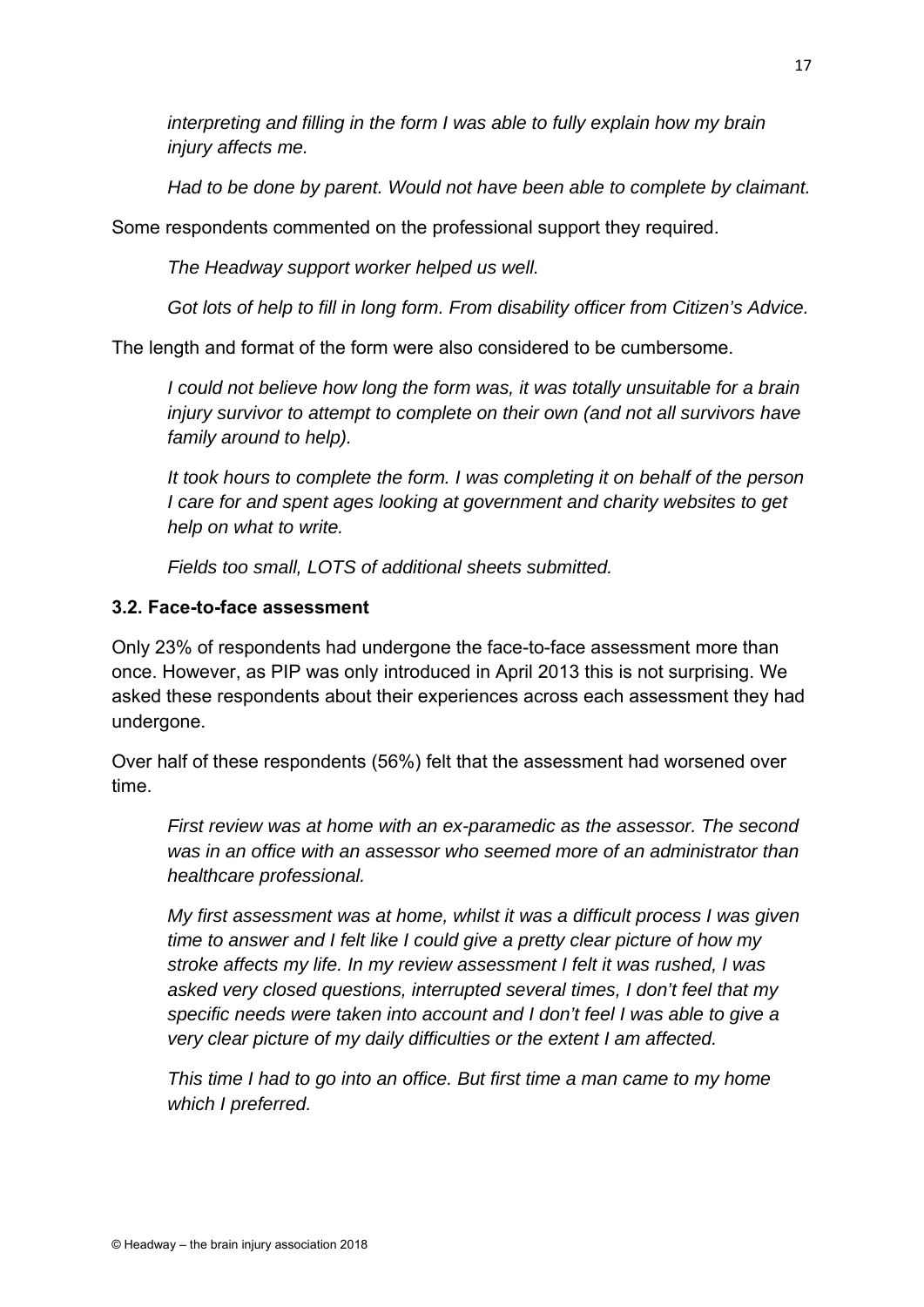*My first assessment was great, the assessor understood brain injury and had worked on brain injury and stroke units. She was kind and listened. The second assessment was dreadful.* 

*My first face-to-face was good and the lady understood me. The second was awful and I was made to feel like I was lying.* 

12% of respondents found their experience had improved over time. Where brain injury was perceived to be understood by the assessor and home assessments were offered, this made for a more positive and comfortable assessment experience for brain injury survivors.

*My second assessment took place as a home visit instead of a round trip of over 100 miles.* 

*The interviewer was more compassionate.* 

*The woman was more interested in my TBI and showed more concern.* 

For all respondents who had undergone the face-to-face assessment, 60% agreed that it did not take brain injury into account.

*I was asked various questions but it was mainly based on my medical history and not so much about how my condition affects me on a day-to-day basis. I don't feel this element was explored enough.* 

*It was more focused on what you can do physically in and around the home... no questions about your mental state, abilities or difficulties due to brain injury.* 

*The person who conducted the assessment did not seem to understand how brain injuries affect people how they are "invisible" or what their impact is...* 

*The assessor had no specialist training on the multiple complexities of brain injuries.* 

*The PIP assessment did not account for brain injury at all; they are basic questions that are completely unsympathetic to those with brain injury.* 

Respondents largely felt that the assessors did not have an understanding about brain injury. 60% of respondents explicitly agreed with this statement.

*I felt like I was making it all up because I was given an idea of what they should have asked and they did not ask about my brain injury at all.* 

*The assessor... was pleasant in her manner. However, she did not appear to have specialist knowledge of TBIs. She had not heard of Headway so we had to explain this. The focus was very much on the 12 daily activities and there*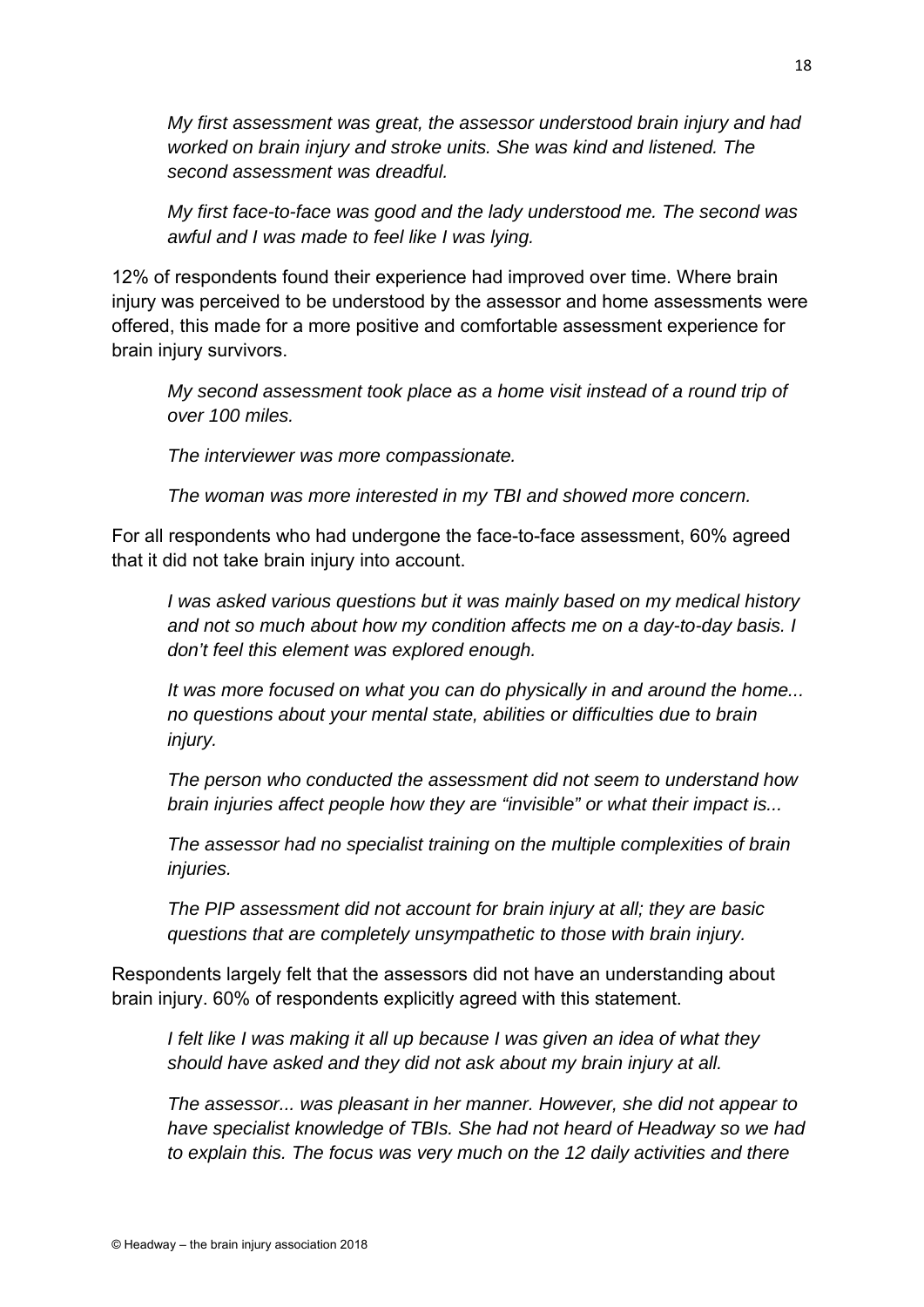*was very little time or opportunity to mention the less visible effects of my partner's TBI.* 

*Medical examiner was a nurse who had no idea of how brain injury affects people.* 

Of those who did report a more positive experience of the face-to-face assessment, this was attributed to having an assessor with an understanding of brain injury, patience and empathy.

*The lady was patient. Listened and didn't try misleading me.* 

*Seen by a nurse who seemed to be more aware of brain injury and questions more geared to our issues and health after the injury.* 

*It was done at home which helped but I'm worried about the next one because I have good and bad days.* 

*The assessor was very nice, friendly and seemed to really listen to me.* 

*It was clear to me that the person conducting the assessment had a good knowledge of brain injury... and he understood how the nature of these could impact on everyday life. I felt confident throughout the assessment that my husband was being viewed as an individual and his needs were being assessed fairly.* 

*The lady was helpful, kind and considerate.* 

Where respondents had to travel to an assessment, many felt that this caused undue stress that worsened the entire experience. Further, some survivors reported negative conditions of the assessment environment.

*I found it very difficult to get to the appointment and unbelievably stressful which is something I suffer with and am told to avoid at all costs.* 

*I had to attend a private physio premises on a busy high street, and it was difficult to find parking nearby.* 

*Had to be taken miles from home to a strange place, waited for hours on hard chairs, was stressful, painful and degrading.* 

*Sitting in the waiting room was like a torture chamber, it was far too loud... and they could not facilitate my needs of needing a quiet area, leaving me in pain for 50 minutes.* 

Having the opportunity to have a home assessment made a significant difference to people's attitudes towards it.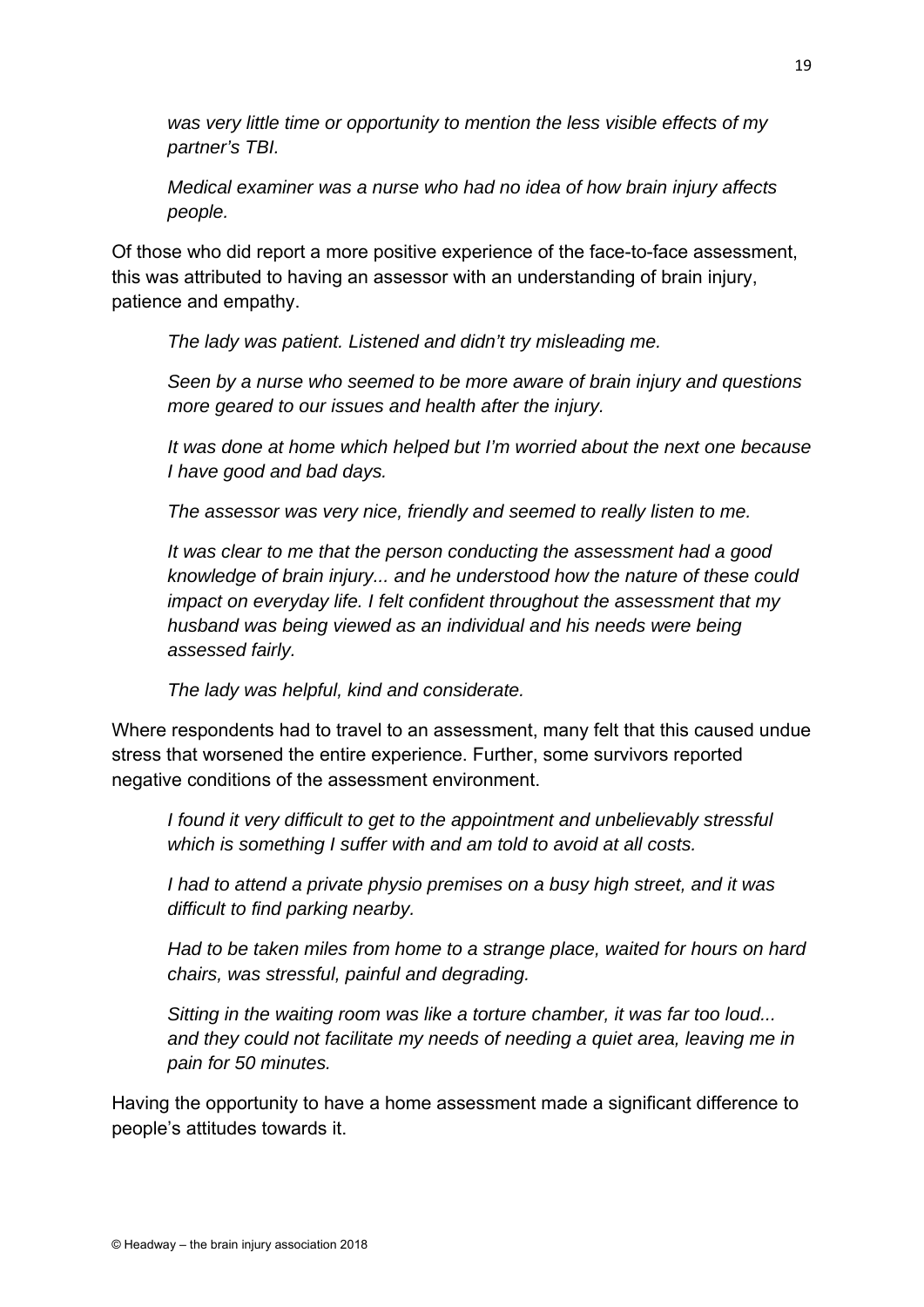*A lady with a physiotherapist background came to my home. I had my wife and Headway worker with me... It was better at home.* 

*Went very well. Assessor came to my home and was very helpful. Understood brain injury and effects.* 

*Home visit. Was more settled and relaxed. Didn't feel under pressure.* 

*Carried out at home which helped and a lot of help and support from a friend, the assessor was very supportive.* 

*Home visit. Very sympathetic and understanding. Listened to everyone's input.* 

Some respondents commented on the fact that others' input was not taken into consideration.

*The interviewer was not interested in any comments from my family member who attended with me. All questions were directed at me even though I had a letter from my doctor stating that I could not be relied upon to answer questions accurately... I felt that the face-to-face interview was very official and extremely cold, and did not give my family member a chance to explain fully the extent of my injury and the effect it has on my daily life.* 

*The assessor would not let my helper talk, just pushed me for answers.* 

*Partner was not allowed to speak.* 

Even medical and professional evidence was reported to not be taken into consideration.

*The health professional ignored evidence from more qualified health worker such as consultant neurologist... ignored diagnosis from consultant.* 

*She has... negated what one of the top neurologists in the UK has said about me and my brain injury.* 

*The assessor asked my client if he can make a cup of tea. He said yes, which she took as the answer. As his Occupational Therapist tried to interject, she told me to 'please be quiet'. She would not chat with me or take into consideration my opinion as the highly specialist therapist in brain injury.* 

*She didn't listen to me, ignored my GP records where it explained my mental health and brain injuries.* 

Inaccuracies in the final assessment report were also seen to be major problems.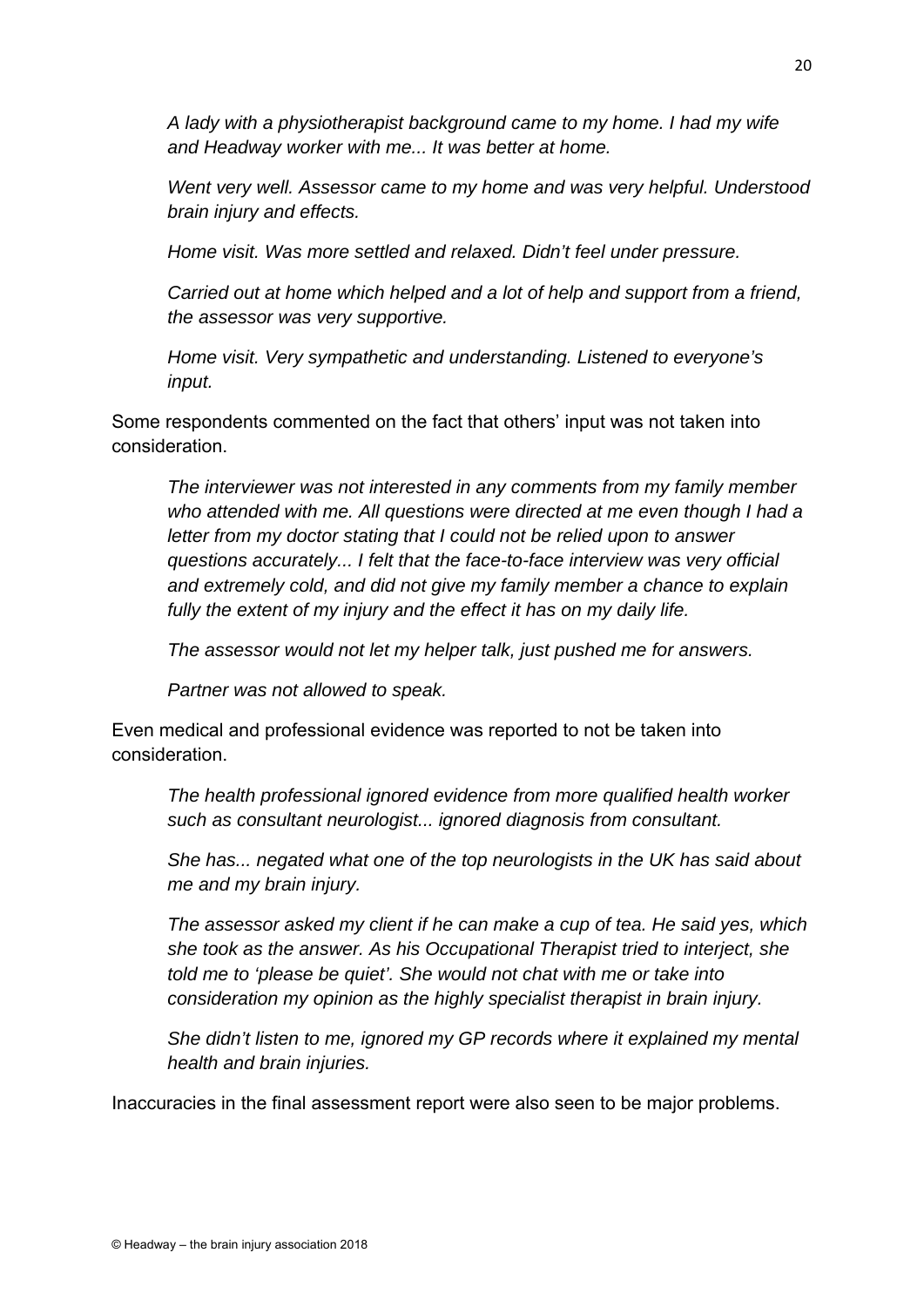*The eventual report had so many errors, claiming that my son had said/done things in the interview that did not happen (he wasn't capable at that time of doing the things that were stated!)* 

*The report was not a true record of the interview!* 

*Assessor seemed nice seemed to understand at the time however the report was not an accurate reflection of what was said at the assessment and clearly the assessor did not understand some of what she was told.* 

*I do not think the assessment was an accurate reflection of my husband's condition. I do not think the assessor's written responses were an accurate reflection of the assessment.* 

*None of my answers tallied with their report.* 

The views shared in this section of the survey highlight a number of flaws with the assessment process for PIP. The majority of brain injury survivors who responded to this survey failed to be assessed properly, were not offered appropriate opportunities to explain the impact of their injury on their day-to-day living, and were not treated in a respectful and empathetic manner by the assessor themselves. Medical evidence was often not taken into consideration. As a result, many had their application rejected, and had to challenge the decision through a tribunal, a stressful and often lengthy undertaking.

We further asked respondents whether they think the assessor should offer to make a recording of the assessment. 59% felt this would be a good idea (32% were unsure), with the following reasons given:

#### **Evidence in the event of needing to contest a decision**.

*So it gives a fair, unbiased account of the assessment, which can be referred to!* 

*An audio or visual recording would provide the hard evidence when appealing against a decision that the exact phrase was said and then interpreted.* 

*This makes sure everything you say is recorded and no false information can be put down on paper or missed out.* 

# **As a memory prompt for brain injury survivors with memory problems.**

*It would have proved helpful later as I have memory issues and could not recall certain aspects of the assessment.* 

*It would prove what support I had on the day, it would help me remember what happened.* 

*Significant memory problems mean a recording that can be referred to later would have been very helpful.*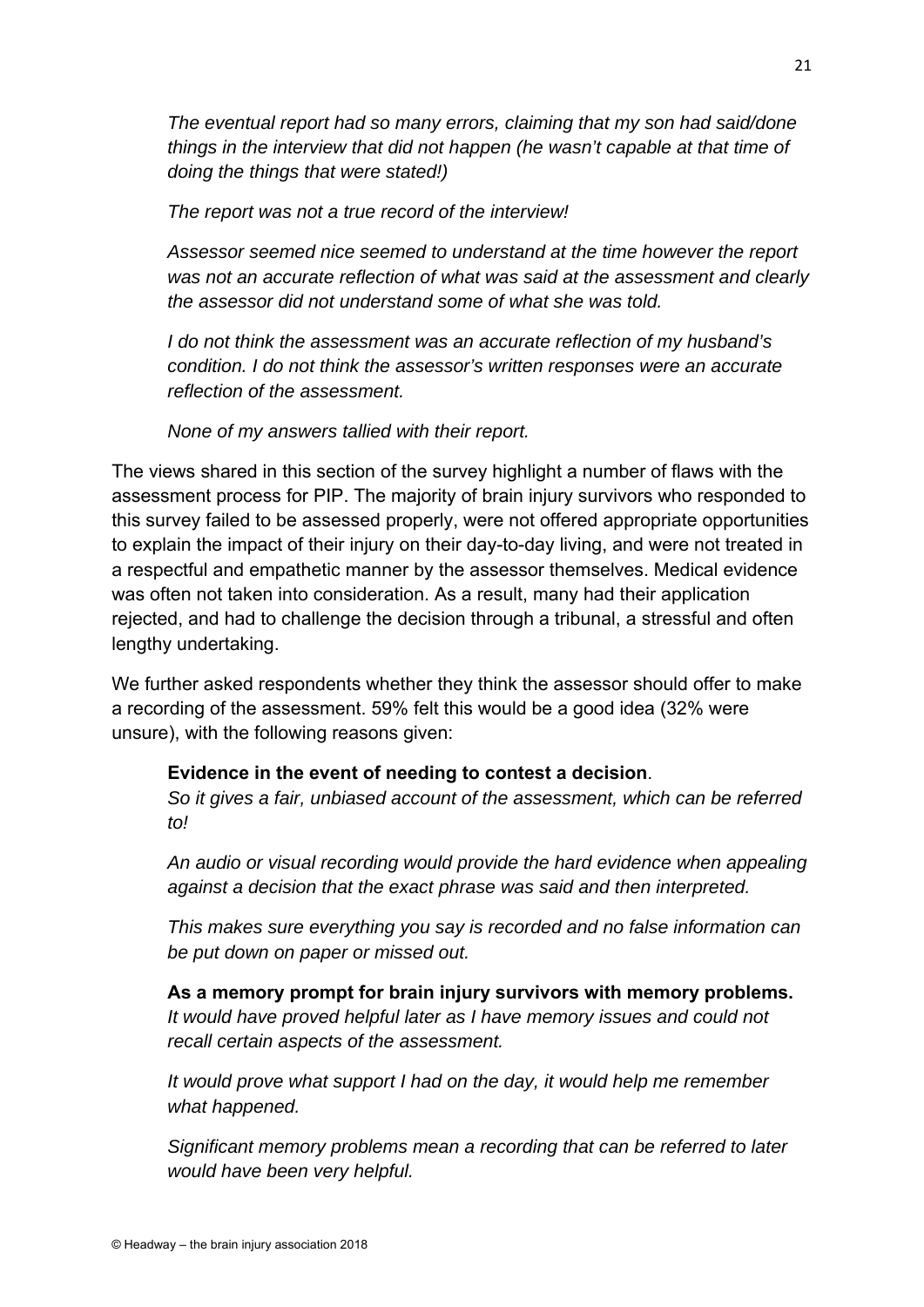#### **Further evidence for the assessment consideration.**

*You can look normal, but language and behaviour are affected, as is memory and word finding abilities. This is only evidence on video, not a written report.* 

*I* wasn't asked about how I felt about the physical movement I had to do, but it *would have been obvious on video that I was in pain.* 

*Simply because there is a lot of 'interpretation' often wrongly.* 

*Doubts can be confirmed and others can give an opinion on the assessment.* 

#### **3.3. Appealing**

A number of respondents (34%) had appealed the initial decision of their face-to-face assessment.

When asked about whether respondents felt their brain injury was taken into account through the appeals process, similar negative attitudes were largely reported. 69% of respondents felt that their brain injury was not taken into account, while only 31% felt that it had been.

*The hearing was conducted in a condescending manner throughout, by the judge and the two attending professionals. They admitted that ABI was not within their expertise.* 

*Not taking on board full impact of brain injuries and how they affect our life.* 

*Clearly did not take into account my medical conditions or needs.* 

*Classic example of "not all disabilities look like this"; just because I don't have a stick or a wheelchair does not mean I am not struggling.* 

For many, the appeals process was incredibly stressful.

*Apart from it costing me quite a bit of money for photocopying and postage costs, I felt I was jumping through hoops to get what I believe I was fully entitled to. I was also told that the onus is on the claimant.* 

*The support from Citizen's Advice was very good on paper but no representative was available to attend the hearing. As my son's appointee I was the only person available to attend and I felt out of my depth.* 

Many respondents also commented on the length of time it took to be seen.

*The time factor is one issue. I applied in March, was assessed in either June or July... sent my request for mandatory reconsideration... now approaching the end of October, I'm still in the limbo state of awaiting a tribunal date... If the system wasn't so fundamentally flawed, the right decision would be made the first time.*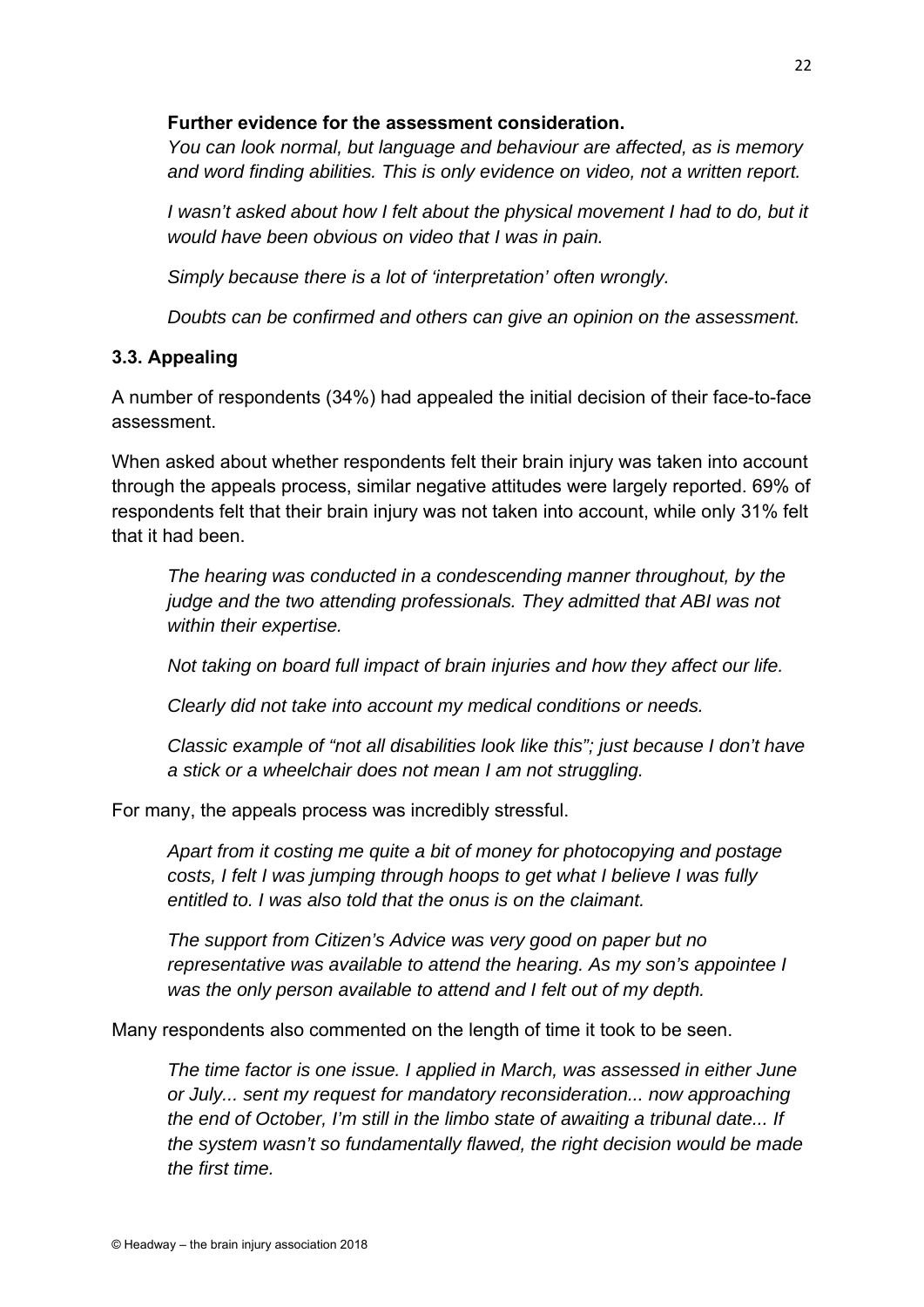*Attending appeal in 5 weeks after waiting 9 months for a court date.* 

*It's taken months to get to tribunal, now still waiting to attend.* 

*The case has been with the appeal court for the last 8 months!* 

# **Overall findings**

The survey *Experiences of Employment and Support Allowance and Personal Independence Payment after brain injury* sought to explore how brain injury survivors feel about the welfare benefits assessment processes for ESA and PIP.

The overwhelming majority of respondents felt that their experiences were negative, for a variety of reasons.

The reasons given were:

- application forms did not have adequate space to explain the impact of brain injury
- assessors did not have a good understanding of brain injury
- assessors were not empathetic
- assessments were held at a location that was difficult for the brain injury survivor to access
- assessments were not recorded
- medical evidence was not taken into consideration
- family members' input was not valued or taken into consideration
- appeals process did not take brain injury into consideration

These findings, although troubling, are not new. Numerous reports have identified such problems in the benefits system, with research being conducted as recently as 2017 that identified the challenges faced by brain injury survivors applying for ESA (Potts, 2017; Mueller et al, 2017). Organisations such as Headway and the British Psychological Society have consistently called for these issues to be addressed.

Although some respondents reported having positive experiences, it remains clear that there is a consistent emphasis on physical disabilities, overlooking and thus failing to support those individuals with a 'hidden disability'. Indeed, many brain injury survivors with a range of psychological, cognitive and emotional effects have a legitimate claim to the welfare benefits ESA and PIP, yet their needs are not being recognised, respected or treated accordingly. As a result, many find themselves being pushed towards undertaking the long, arduous and stressful process of appealing. This process has been found to cost millions of pounds to the taxpayer, millions of pounds that could be saved if assessments were conducted right the first time around.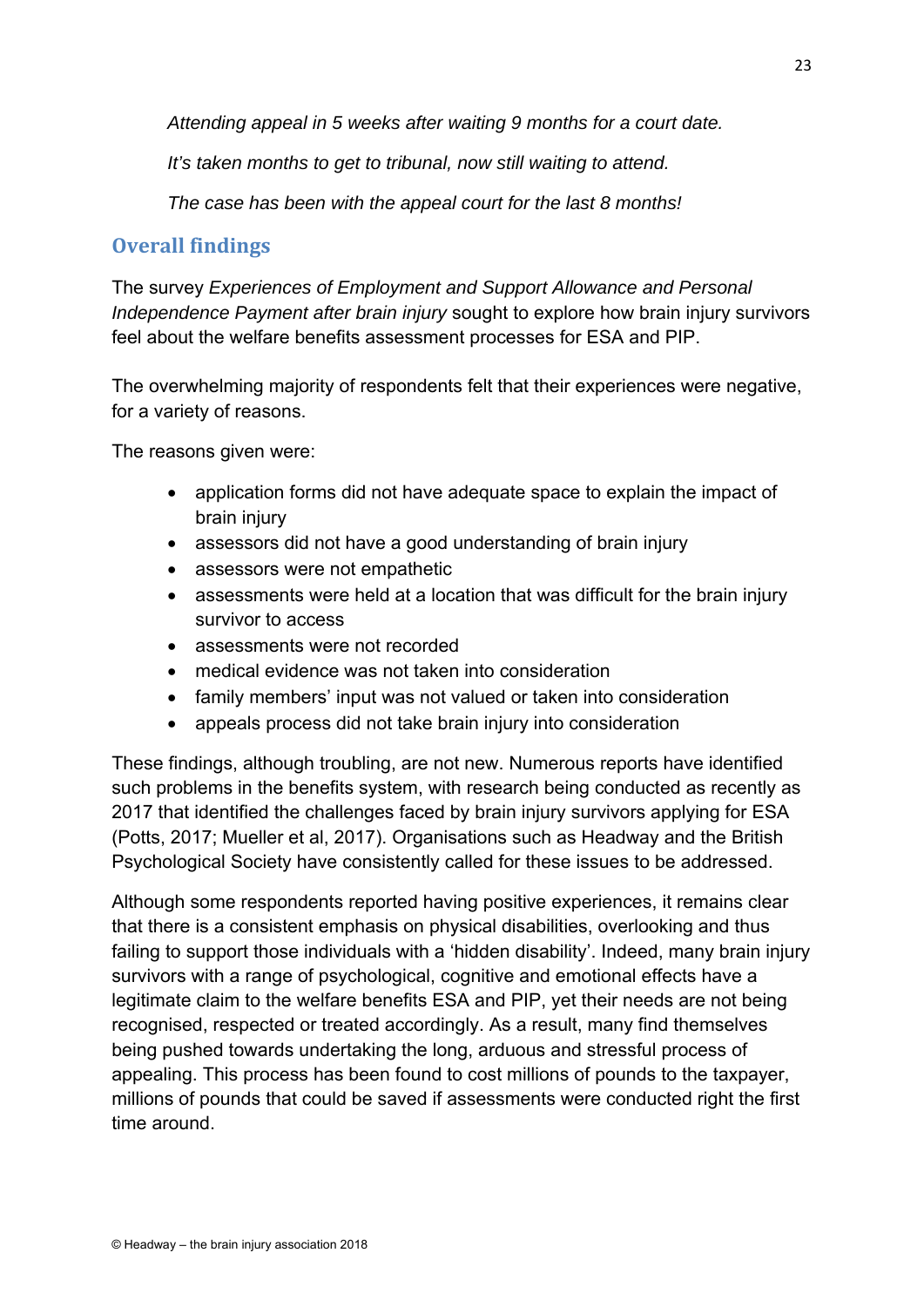Closing comments from respondents on the welfare benefits system only reiterated the aforementioned issues.

*It doesn't work, it's broken with assessors who have no proper training, a complicated lengthy process that actually I believe has already made its decision before you send your form.* 

*I think it is very unfair that people with hidden disabilities are treated so poorly.* 

*The people interviewing should at least have a sufficient insight and knowledge of the medical problems that the person they are interviewing is faced with daily.* 

*I am an educated person who is 55 years old. I have never had to claim benefits up until my son's accident. PIP and ESA is so difficult and stressful to do whilst supporting and living with someone with a brain injury. It caused me to want to give up. The process was lengthy and seemed like a barrier to benefits. It felt like it has been made difficult to put people off from applying.* 

*The whole system needs to be simplified and DWP/Capita/Atos staff trained to understand what it is to be disabled... A solution may be for those involved in the implementation of PIP/ESA is to spend a significant length of time working with the disabled to see what we are talking about.* 

#### **Recommendations**

The results from this survey yielded a number of recurring issues across application processes for both ESA and PIP that demonstrated a flawed assessment process for a number of reasons. Based upon the responses yielded from over 500 individuals, some of whom were professionals themselves, Headway makes the following recommendations:

#### **ESA and PIP application forms**

- The forms were perceived as being too long and did not specifically ask applicants about the cognitive impact of disability. The forms should be shorter and amended to specifically ask about cognitive impact of disability.
- The forms were difficult for many to fill in due to the lack of guidance notes specific to their condition. There should be clear, relevant guidance notes available with every application form to make this simpler for applicants to fill in.

#### **ESA and PIP assessments**

 Family members and advocates were not routinely invited to offer input at assessments, despite some brain injury survivors lacking insight of the impact of their injury or forgetting key points due to memory problems. Input from